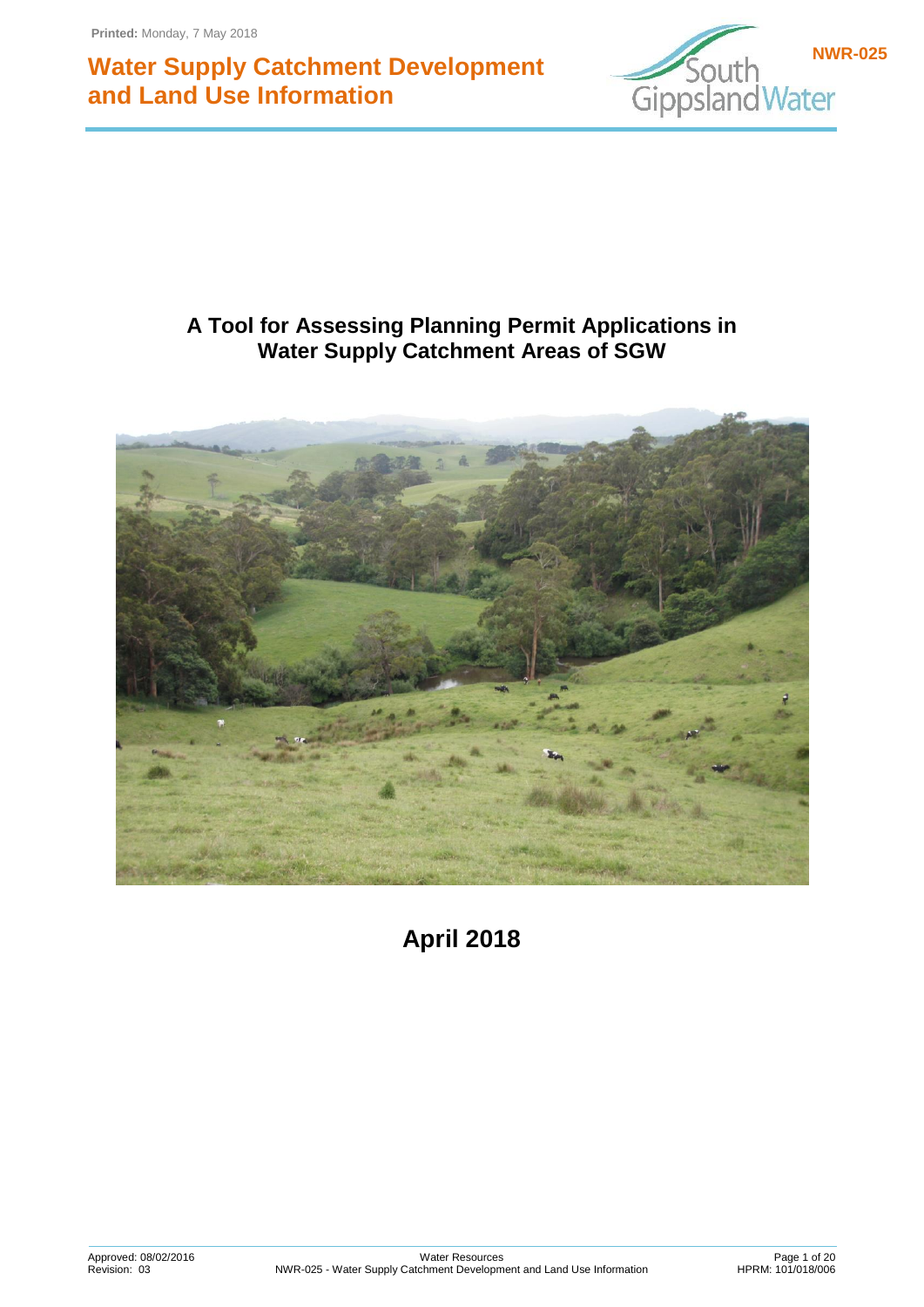

# **Table of Contents**

| $\overline{2}$ |     |  |  |  |
|----------------|-----|--|--|--|
| 3              |     |  |  |  |
|                | 3.1 |  |  |  |
|                | 3.2 |  |  |  |
|                | 3.3 |  |  |  |
|                | 3.4 |  |  |  |
| 4              |     |  |  |  |
|                | 4.1 |  |  |  |
|                | 4.2 |  |  |  |
| 5              |     |  |  |  |
|                | 6.1 |  |  |  |
|                | 5.2 |  |  |  |
|                | 5.3 |  |  |  |
|                | 5.4 |  |  |  |
|                | 5.5 |  |  |  |
| 6              |     |  |  |  |
|                | 6.1 |  |  |  |
|                |     |  |  |  |
|                | 7.1 |  |  |  |
|                | 7.2 |  |  |  |
|                | 7.3 |  |  |  |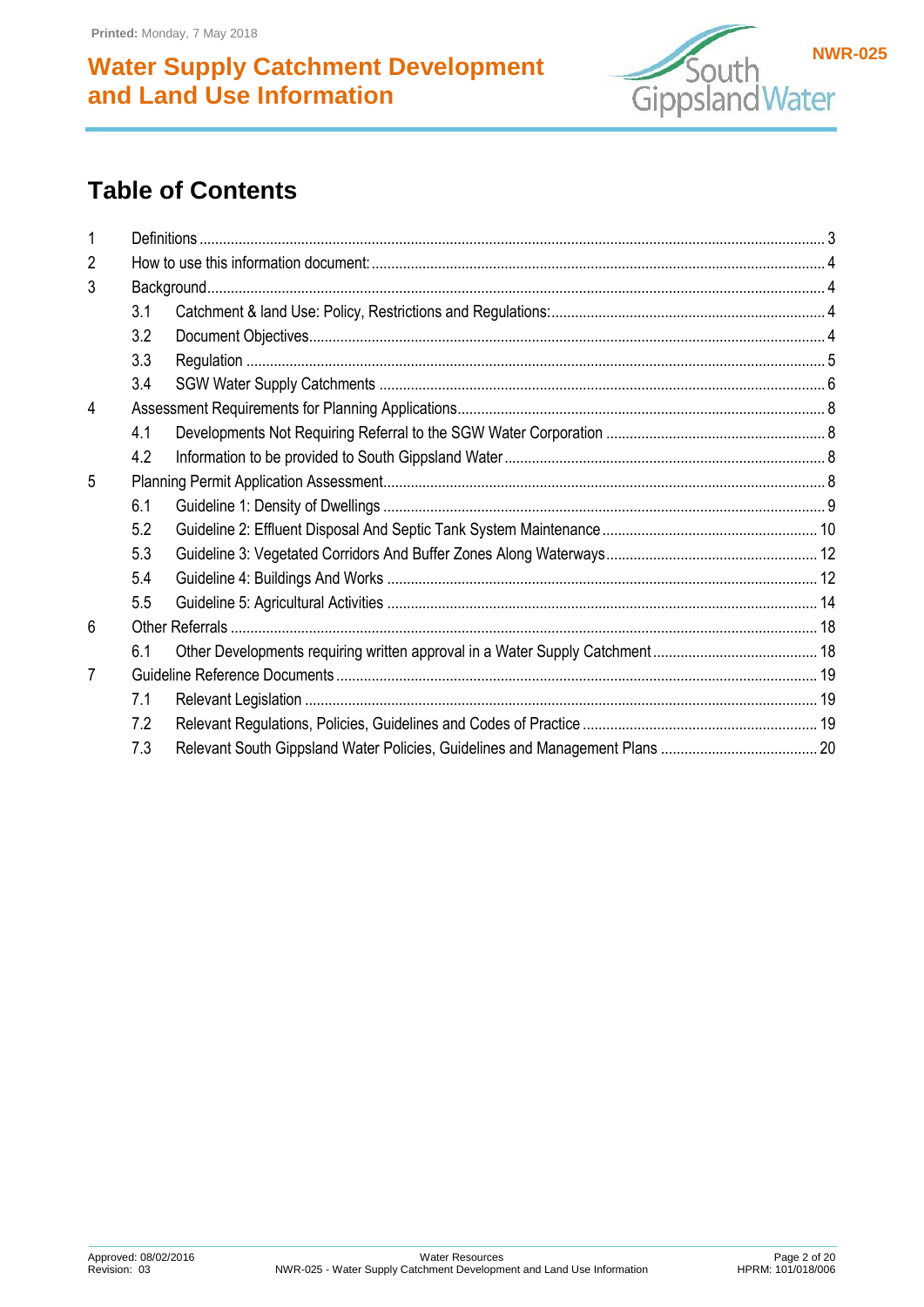

### <span id="page-2-0"></span>**1 Definitions**

**Water Act:** the Water Act 1989.

**Authority:** South Gippsland Region Water Corporation (South Gippsland Water).

**Catchment Responsible Authority:** any statutory body with responsibility for, or control over the management, use or subdivision of land in water supply catchment areas.

**Closed Water Supply Catchment Area:** a water supply catchment area owned, occupied or controlled by the Authority.

**CMA:** relevant Catchment Management Authority, the statutory body charged with the management of the land and water of the catchment under the Catchment and Land Protection Act 1994.

**DELWP:** Department of Environment, Land, Water and Planning.

**DWMP:** Domestic Waste Water Management Plan.

**EPA:** Environment Protection Authority of Victoria.

**Land Use Determination:** any area of land proclaimed under an Act of Parliament within which land uses are prescribed.

**Occupier:** any person whether or not the owner of any property, including buildings within a water supply catchment area.

**Special Water Supply Catchment Areas:** any water supply catchment area proclaimed as such pursuant to an Act of Parliament and/or in Schedule 5 of the Catchment Land Protection Act 1994 No.52.

**Responsible Authority:** the person or body responsible for the administration or enforcement of a planning scheme or a provision of a planning scheme under the Planning and Environment Act 1987 (usually the municipal council).

**Scheduled Premises:** any activity defined as such by the Environment Protection (Scheduled Premises and Exemptions) Regulations 1996 No. 66.

**Surface Waters:** has the same meaning as defined in the State Environment Protection Policy *(Waters of Victoria).*

**SGW:** South Gippsland Water.

**Water Supply Catchment Area:** any land draining to a facility used for the collection of water for the purpose of supply for human consumption.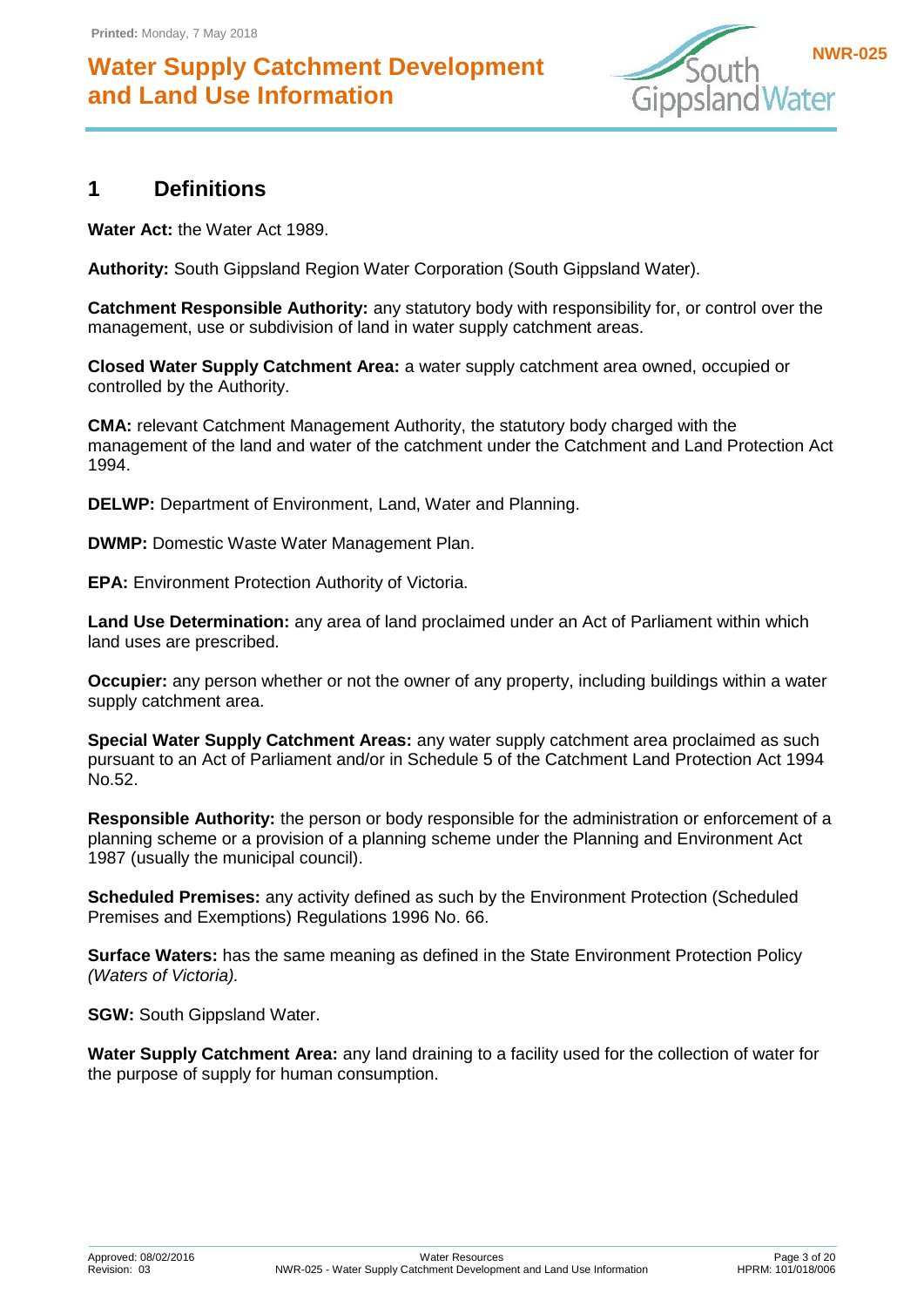

### <span id="page-3-0"></span>**2 How to use this information document:**

A planning referral process involves assessing planning applications against a number of Government, Authority and Corporation policies, regulations, restrictions and guidelines.

### <span id="page-3-1"></span>**3 Background**

### <span id="page-3-2"></span>**3.1 Catchment & land Use: Policy, Restrictions and Regulations:**

The purpose of this information document is to assist South Gippsland Water (SGW) in its assessment of planning permit applications for use and development of land within all open, potable water supply catchments in the South Gippsland Basin. See Figure 1 for potable water supply catchments applicable to this information document.

All land users within water supply catchments need to be aware of the potential effect of their activities on water quality. Rural and urban residential development, agriculture and horticulture have the potential to impact adversely on water quality through the discharge of contaminated runoff and wastes, nutrients or sediment to waterways. SGW recognises that the three key sources of these pollutants in SGW open water supply catchments are agricultural practices, septic tank systems and buildings and works.

This information document has been compiled to:

- Better reflect the multiple barrier risk management approach detailed in the Australian Drinking Water Guidelines (2017)<sup>1</sup> and the requirements of the Safe Drinking Water Act  $(2003)^2$ , and SGWs Drinking Water Management System<sup>3</sup>;
- Adopt the precautionary principle to consider the cumulative impacts of diffuse contaminant sources in managing risks to water quality. These risks arise in water supply catchments from changing land use and development, including increasing densities of dwellings with on-site wastewater/septic tank treatment systems and the intensity of agricultural, commercial, industrial and other human activity;
- Provides reference to the *SGW Catchment Management Plan* (2014/04495), the *[NWR-001 SGW Integrated Water Supply Catchment Management Program](http://sv-web-01.sgwater.com.au/corp/corpdocs/qdohs/doc/doc505774.DOCX) Information*, and SGW's Environment Management System which support this document;
- Incorporate the Guidelines, issued by Department of Environment. Land, Water and "Planning Permit Applications in Open, Potable Water Supply Catchment Areas, 2012". 4 These guidelines have been adopted by the Minister for Water for the purposes of s.60 (1A) (g) of the Planning and Environment Act 1987<sup>5</sup> ;
- Incorporate legislation, regulations and guidelines where applicable.

### <span id="page-3-3"></span>**3.2 Document Objectives**

The primary objective of this information document is to protect public health by managing the risks to the quality of source water in open water supply catchments. This is achieved through the application of the precautionary principle<sup>6</sup>, and ensuring multiple barriers to contaminant

<sup>-</sup>1 National Water Quality Management Strategy: Australian Drinking Water Guidelines (2017)

<sup>2</sup> Safe Drinking Water Act 2003

<sup>3</sup> Drinking Water Management System, South Gippsland Region Water Corporation (2012)

<sup>4</sup> Planning permit applications in open, potable water supply catchment areas, Department of Sustainability and

Environment 2012.

<sup>5</sup> Planning and Environment Act, 1987.

<sup>6</sup> Risk Assessment for Drinking Water Sources WQRA, Research Report 78, 2009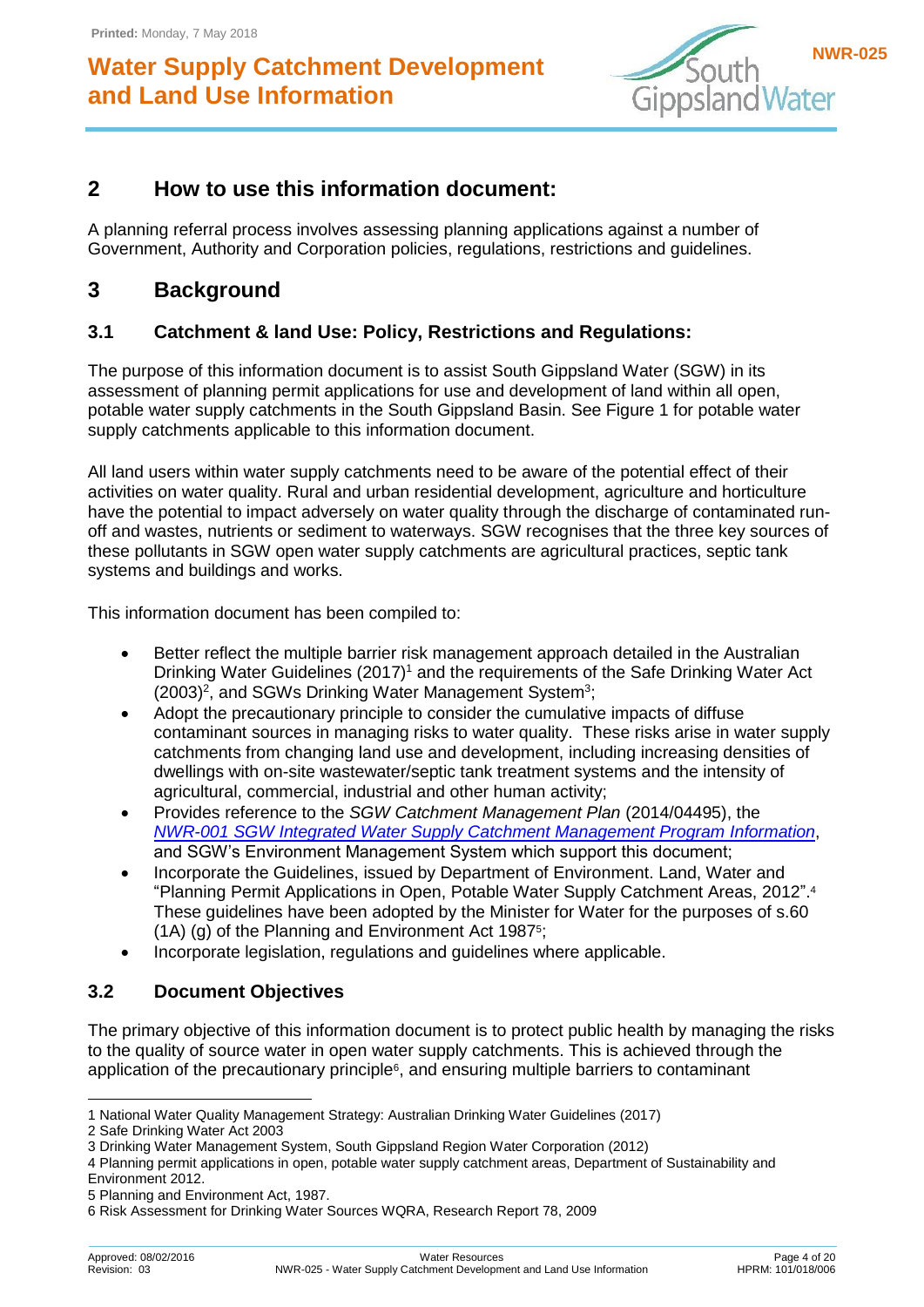

transmission including the first barrier of source water protection, as required of the Safe Drinking Water Act 2003 and the Australian Drinking Water Guidelines 2017.

This information document in conjunction with the DELWP guidelines provides the basis for controlling developments in the water supply catchments and imposing conditions on such developments to limit the transmissions to waterways of untreated wastewater, sediment, animal wastes and other forms of pollution.

This is achieved through the regulation of land subdivisions and development to ensure that:

- a) The level of development which may occur within catchment areas is kept consistent with the achievement of the objective;
- b) The use and development of land including the carrying out of all buildings and works is undertaken in such a way that the water supply system is protected from contamination.

Additionally this information document aims to:

- Provide guidance for responding to development proposals;
- Establish a basis for future catchment development controls, if required;
- Encourage and assist, where appropriate, private landholders within water supply catchment areas to protect riparian zones;
- Maintain reserves around water supply storages sufficient to protect the quality of water within the storages.

The SGW Water Supply Catchment Management Plan, Water Supply Catchments Policy and Environment Policy in conjunction with this information document is intended to facilitate appropriate and environmentally sustainable development within water supply catchment areas and to ensure that the quality and quantity of water supplies is maintained.

#### <span id="page-4-0"></span>**3.3 Regulation**

The importance of water quality and water catchments is specifically addressed in Clause 14.02-1<sup>7</sup> in the State Planning Policy Framework<sup>8</sup> in all planning schemes.

It is the objective of this clause to assist in the protection and where possible, restoration of catchments, waterways, water bodies, groundwater, and the marine environment.

The clause states that the State Planning Policy will protect water catchments and water supply facilities to ensure the continued availability of clean, high-quality drinking water.

Clause 14.02-2<sup>9</sup> of the State Planning Policy Framework Planning states that it will:

 Protect reservoirs, water mains and local storage facilities from potential contamination. Ensure that land use activities potentially discharging contaminated runoff or wastes to waterways are sited and managed to minimise such discharges and to protect the quality of surface water and groundwater resources, rivers, streams, wetlands, estuaries and marine environments;

<sup>-</sup>7 State Planning Policy Framework **(SPPF) 2010.**

<sup>8</sup> ibid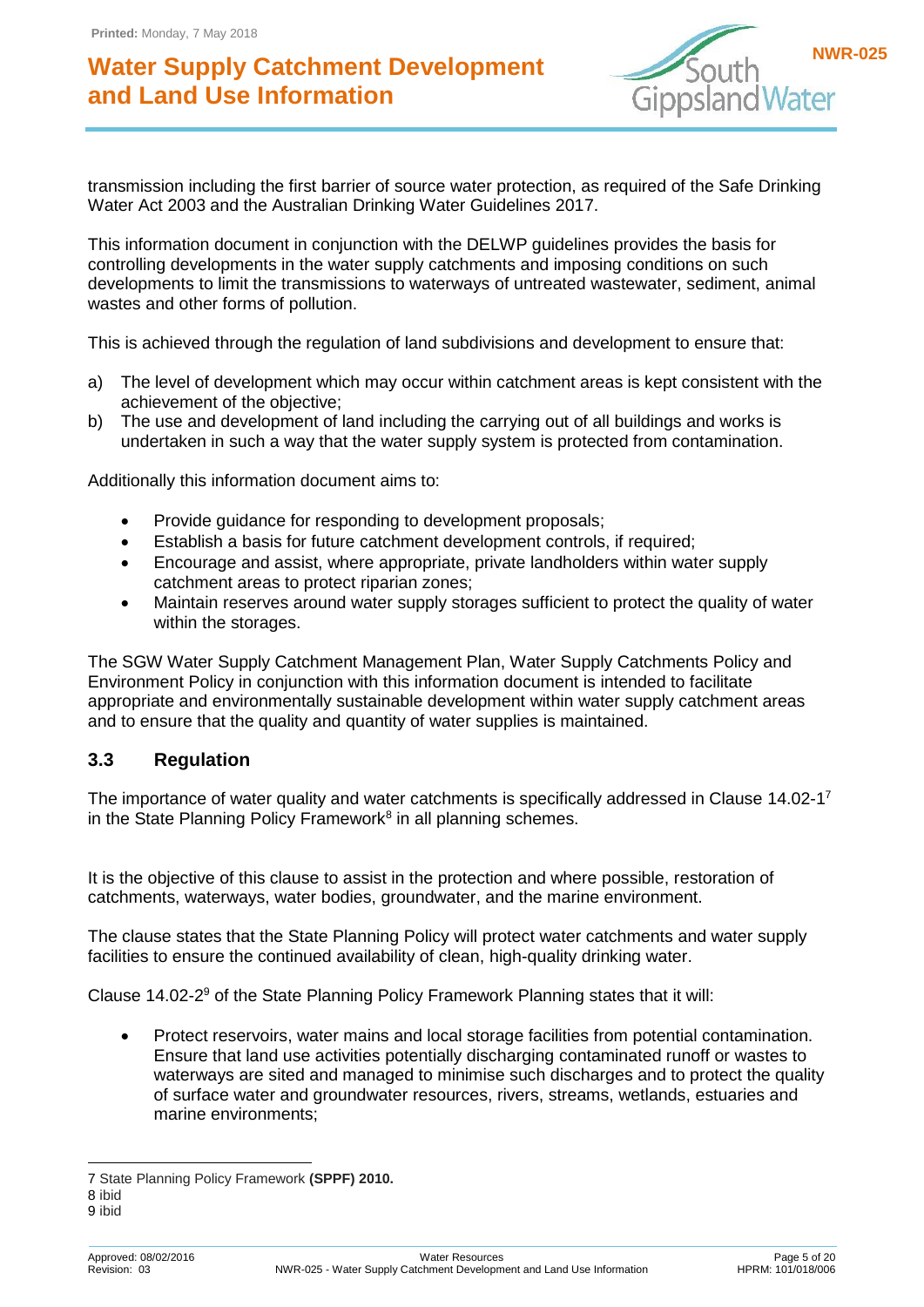

 Discourage incompatible land use activities in areas subject to flooding, severe soil degradation, groundwater salinity or geotechnical hazards where the land cannot be sustainably managed to ensure minimum impact on downstream water quality or flow volumes.

The objective of Clause 19.03-2<sup>10</sup> of the State Planning Policy Framework requires:

 That planning strategies consider for the provision of water supply, sewerage and drainage services that efficiently and effectively meet State and community needs and protect the environment.

The strategy of Clause 19.03-2<sup>11</sup> of the State Planning Policy Framework requires:

 Water quality in water supply catchments is protected from possible contamination by urban, industrial and agricultural land uses.

Section 53M of the Environment Protection Act 1970<sup>12</sup> provides that a municipal council must refuse a permit if a proposed onsite waste water/septic tank system is contrary to any State environment protection policy or waste management policy.

The State Environment Protection Policy (Waters of Victoria) requires the application of the precautionary principle to guide decisions about the protection and management of Victoria's surface waters when considering a permit for a septic tank system. The proper application of the precautionary principle requires consideration of the cumulative risk of the adverse impact of onsite waste water/ septic tank systems on water quality in open potable water supply catchments resulting from increased dwelling density.

The importance of water catchments is also reflected in the catchment management plans prepared by Catchment Management Authorities under Division 1 of Part 4 of the Catchment and Land Protection Act 1994. These plans assess the land and water resources of catchments in a region and identify objectives and strategies for improving the quality of those resources. They can also direct land use activities in a catchment. It is State Planning Policy (Clause 14.02-1) that planning authorities must have regard to relevant aspects of any regional catchment strategies approved under the Catchment and Land Protection Act 1994 and any associated implementation plan or strategy, including regional vegetation plans, regional drainage plans, regional development plans, catchment action plans, landcare plans, and management plans for roadsides, soil, salinity, water quality and nutrients, floodplains, heritage rivers, river frontages and waterway.

#### <span id="page-5-0"></span>**3.4 SGW Water Supply Catchments**

The DELWP and VicWater guidelines apply to all open potable water supply catchments declared to be special water supply catchment areas under Division 2 of Part 4 of the Catchment and Land Protection Act 1994 as mapped in Figure 1 for the South Gippsland Water Supply Catchments.

Schedule 5 of the Catchment and Land Protection Act 1994 lists the special water supply catchment areas declared as at 1994. These are described in Table 1 for the South Gippsland Water Corporation.

<sup>-</sup>10 ibid

<sup>11</sup> ibid

<sup>12</sup> Environment Protection Act 1970**.**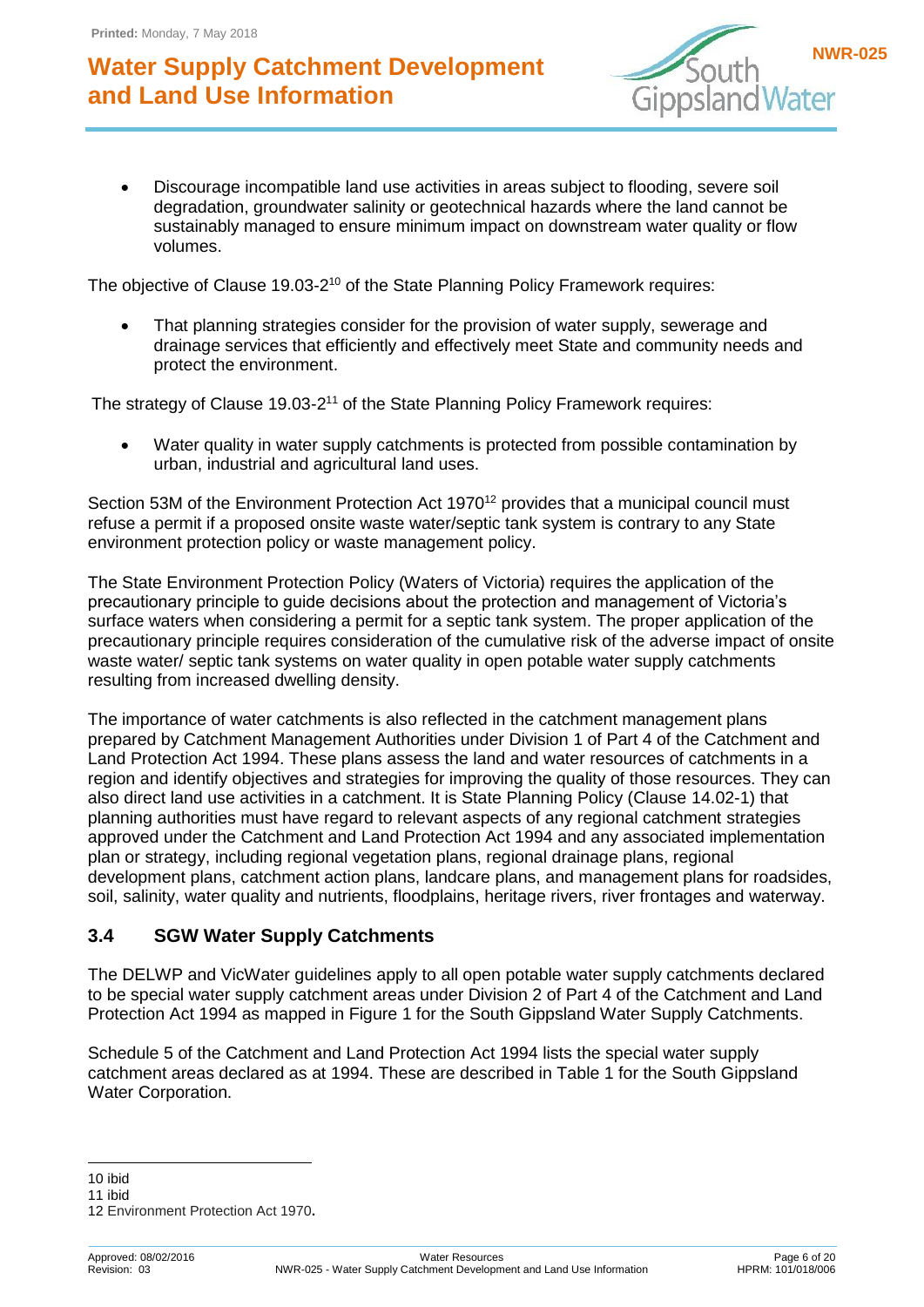

Table 1 lists the declared water supply catchment areas applicable to the potable water supplies under the management of South Gippsland Water. Figure 1 geographically illustrates where these catchments are situated within the South Gippsland Basin.

| Table 1: Designated Water Supply Catchment areas In the South Gippsland Basin |
|-------------------------------------------------------------------------------|
|                                                                               |

| <b>Water Supply Catchments</b> | <b>Towns supplied by Catchment</b>   | Area Km <sup>2</sup> |
|--------------------------------|--------------------------------------|----------------------|
| <b>Agnes River</b>             | Toora, Welshpool, Port Welshpool     | 28                   |
| <b>Battery Creek</b>           | <b>Fish Creek</b>                    | 2                    |
| <b>Bellview, Ness Creeks</b>   | Korumburra                           | 6                    |
| Deep Creek                     | Foster                               | 18                   |
| Lance Creek                    | Wonthaggi, Inverloch, Cape Patterson | 28                   |
| Little Bass River              | Poowong, Loch, Nyora                 | 7                    |
| <b>Tarra River</b>             | Yarram, Alberton, Port Albert        | 28                   |
| <b>Tarwin River</b>            | Meeniyan, Dumbalk                    | 1077                 |



**Figure 1: Designated Water Supply Catchment areas In the South Gippsland Basin**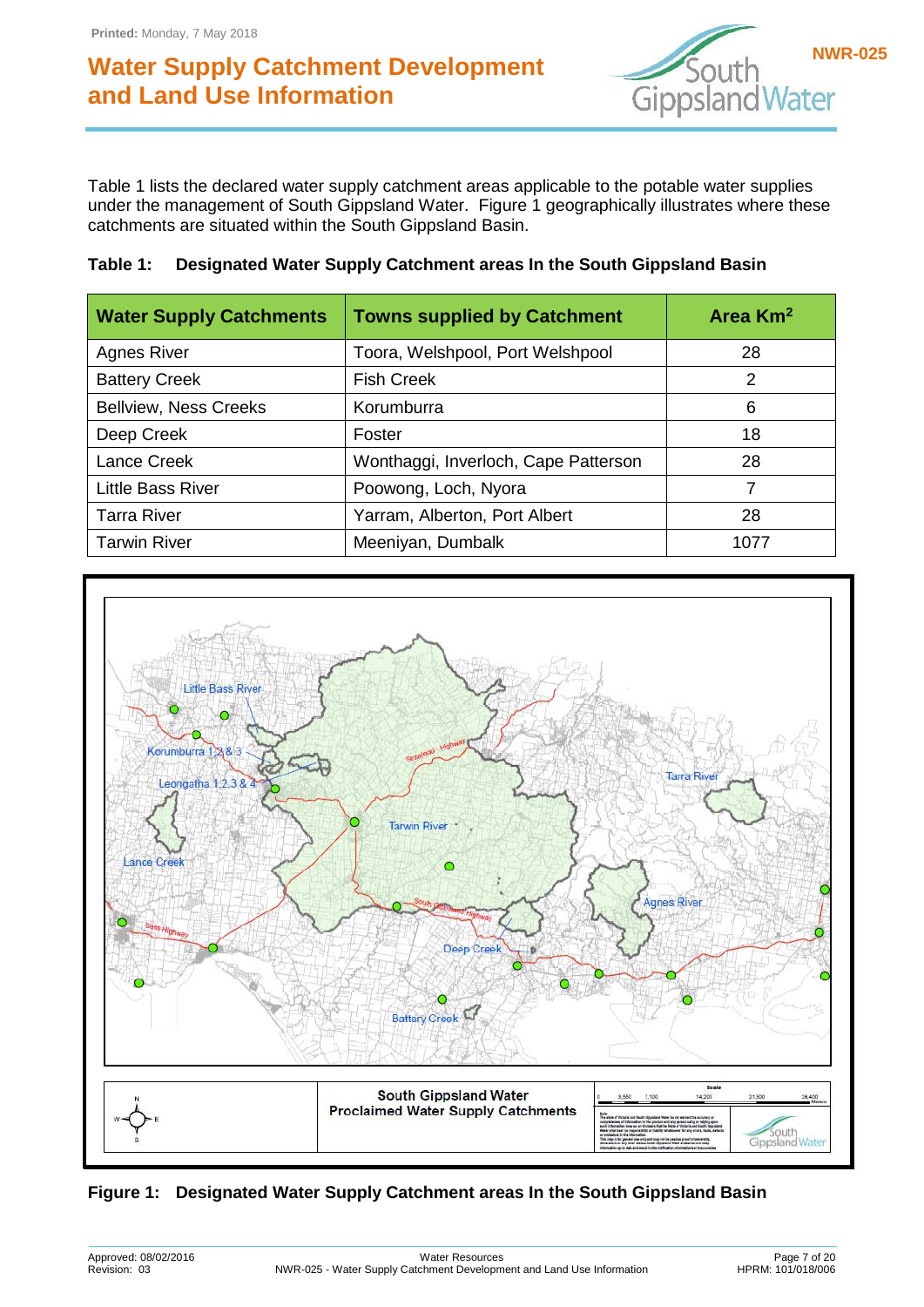![](_page_7_Picture_2.jpeg)

## <span id="page-7-0"></span>**4 Assessment Requirements for Planning Applications**

### <span id="page-7-1"></span>**4.1 Developments Not Requiring Referral to the SGW Water Corporation**

An application having no detrimental impact on water quality should not require a referral to the Corporation. For instance the following types of proposed development need not be referred.

- Outbuildings with total roof area of less than 40 square metres;
- Signs:
- Fences not requiring excavation or removal of native vegetation in excess of one tree;
- Patios  $\rightarrow$  having an area of not more;
- Gazebos  $\vert$  than 40 square metres;
- Pergolas  $\int$  and not requiring any excavation;
- Apiaries  $\int$  or native vegetation removal;
- Minor additions to dwellings NOT INCLUDING a bathroom, laundry or toilet where the total of such additions is less than 40 square metres.

The above developments are considered to not have a significant impact on the quality of the water supply or a major impact on the environment in the South Gippsland declared water supply catchments

### <span id="page-7-2"></span>**4.2 Information to be provided to South Gippsland Water**

The following information is to be provided to South Gippsland Water:

- Site plan to an appropriate scale (e.g. 1:500) showing all existing features including vegetation, buildings and works, fences, access roads and tracks, any existing effluent drains and contours;
- Plans of the proposed development drawn at a suitable scale (e.g. 1:200 or 1:500) including all buildings and works, excavation and batters, proposed vegetation, drainage lines, access roads and tracks, the exact location of the effluent site and the distance of the work site from the banks of the dam or water course forming part of the catchment;
- To accurately identify the slopes on the site a contour plan prepared by a surveyor or an existing contour plan confirmed by spot level checks carried out by a surveyor may be necessary;
- Description of the nature of the proposal including the number of persons likely to be on site at any one time and the proposed use of the development;
- Extent of vegetation and tree clearing;
- A Land capability assessment will be required to adequately assess a planning application. Any other information in support of the application.

This is the required information to adequately assess an application. Any details not provided may result in delay while SGW requests additional information.

### <span id="page-7-3"></span>**5 Planning Permit Application Assessment**

For consistency, the following sections of this document adheres to the structure of the DELWP guidelines (Planning permit applications in open, potable water supply catchment areas) and the Victorian Water Guidance Note for determining Dwelling Density Permit Applications. The planning permit will be considered against all relevant guidelines and categories. The guidelines below MUST be read in conjunction with [Planning permit applications in open, potable water supply](http://www.water.vic.gov.au/__data/assets/pdf_file/0017/150371/Potable-Water-Guidelines-November-2012.pdf)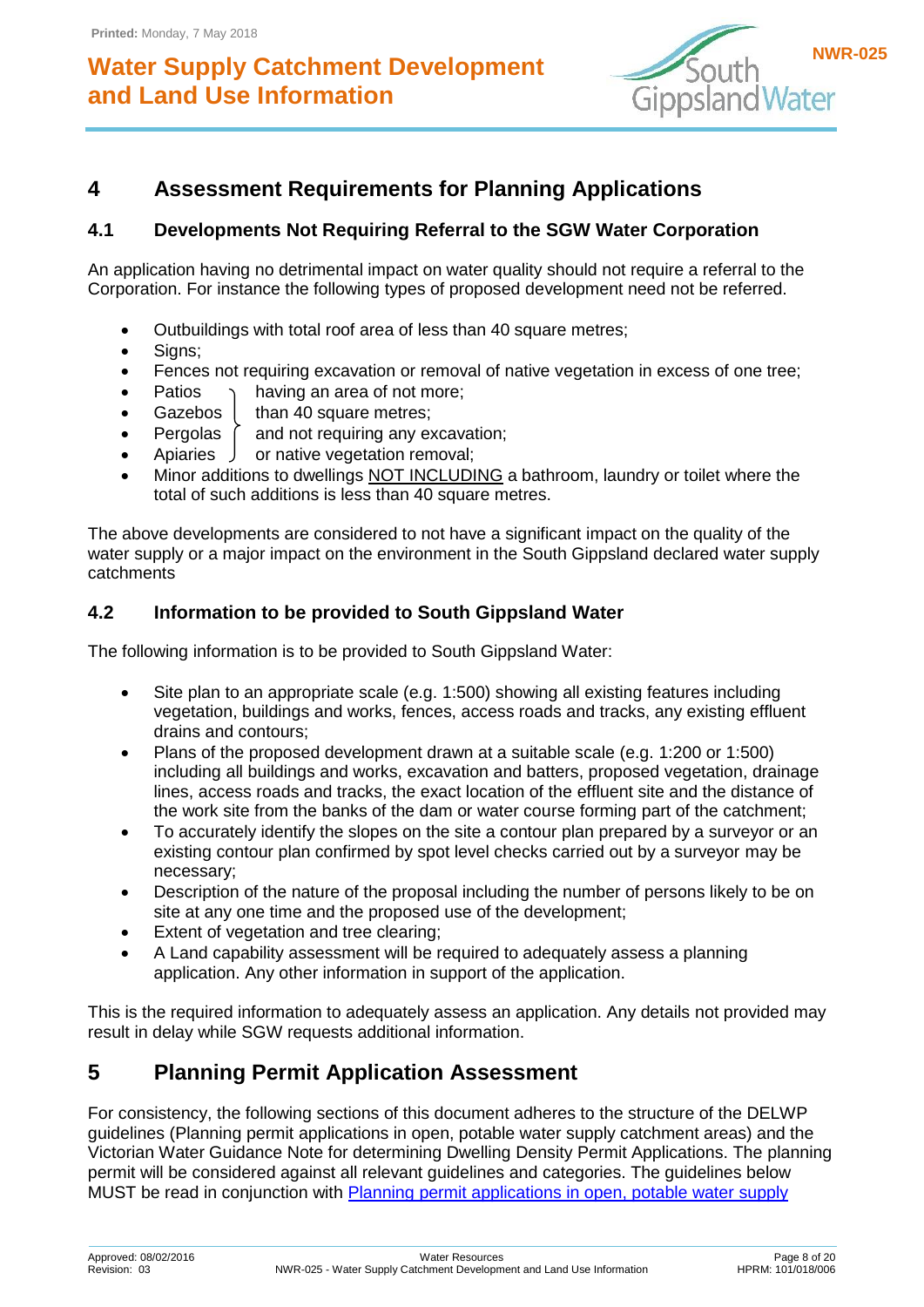![](_page_8_Picture_2.jpeg)

[catchment areas](http://www.water.vic.gov.au/__data/assets/pdf_file/0017/150371/Potable-Water-Guidelines-November-2012.pdf) and the [Guidance Note for Determining Dwelling Density when Assessing](http://www.vicwater.org.au/uploads/Publications/Guidance%20Note%20-%20Determining%20Dwelling%20Density%20-%20Final%20Feb%202013.PDF)  [Planning Permit Applications.](http://www.vicwater.org.au/uploads/Publications/Guidance%20Note%20-%20Determining%20Dwelling%20Density%20-%20Final%20Feb%202013.PDF)

### <span id="page-8-0"></span>**6.1 Guideline 1: Density of Dwellings**

| <b>Density of Dwellings</b>                     | <b>Requirements</b>                                                                                                                                                                                                                              |  |  |
|-------------------------------------------------|--------------------------------------------------------------------------------------------------------------------------------------------------------------------------------------------------------------------------------------------------|--|--|
| The density of dwellings<br>after a subdivision | $\le$ one house/dwelling per 40 Ha<br>OR.<br>$\leq$ 8 dwellings in a 1km radius                                                                                                                                                                  |  |  |
| Each lot created as part<br>of a subdivision    | $\le$ one house/dwelling per 40 Ha<br>$\leq$ 8 dwellings in a 1km radius                                                                                                                                                                         |  |  |
| The above density rule MAY NOT apply where:     |                                                                                                                                                                                                                                                  |  |  |
| Category 1                                      | A planning permit is NOT required                                                                                                                                                                                                                |  |  |
| Category 2                                      | The proposed development will be connected to reticulated sewerage                                                                                                                                                                               |  |  |
| Category 3                                      | A catchment management plan, water catchment policy or similar<br>project addressing land use planning issues and the cumulative<br>impact of onsite waste water/septic tank systems has been prepared<br>and endorsed by South Gippsland Water. |  |  |
| Category 4                                      | Analysis and assessment for the on-site management of domestic<br>wastewater that shows a greater density of development is<br>appropriate.                                                                                                      |  |  |
|                                                 | The implementation of a relevant DWMP.                                                                                                                                                                                                           |  |  |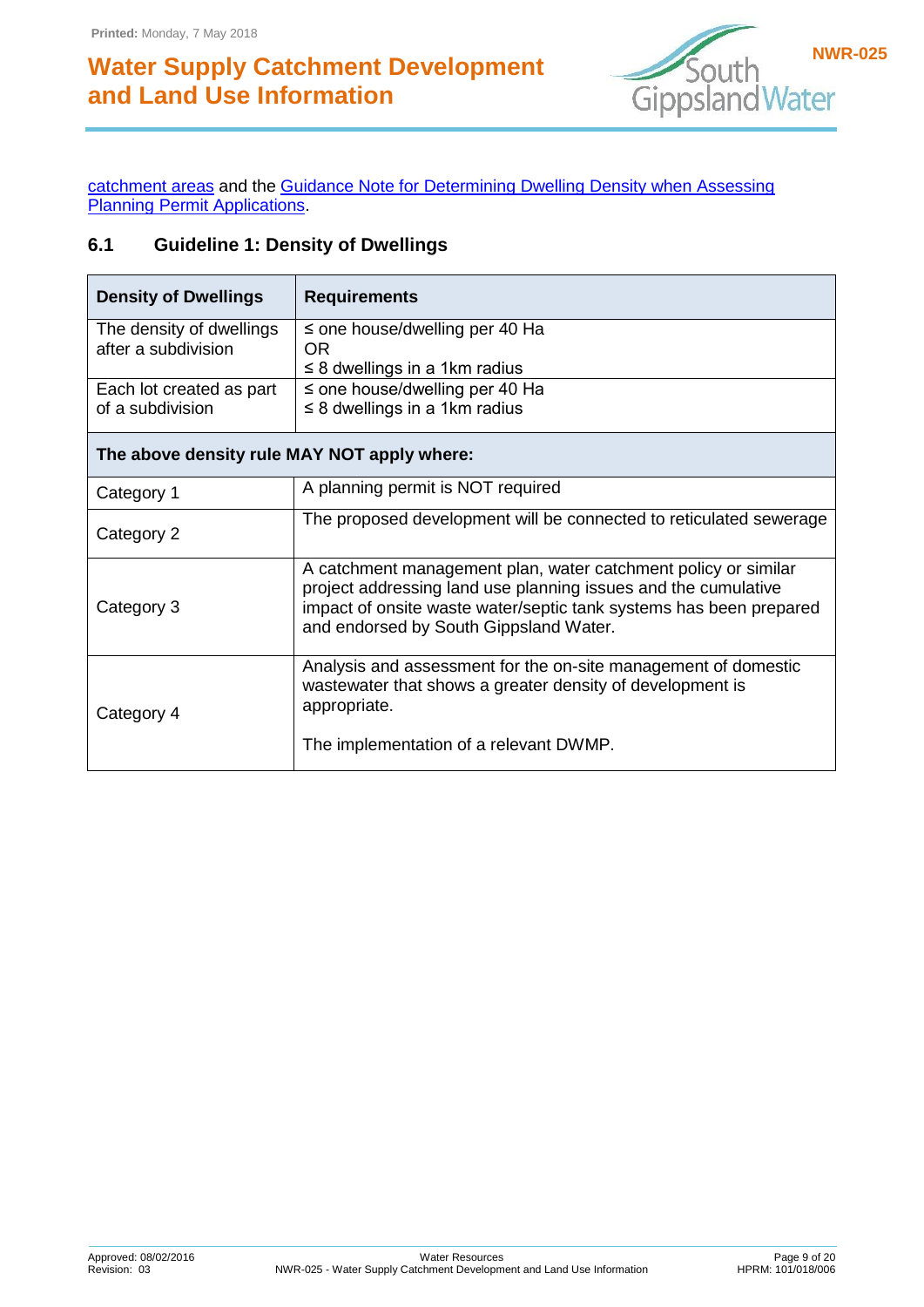![](_page_9_Picture_2.jpeg)

### <span id="page-9-0"></span>**5.2 Guideline 2: Effluent Disposal And Septic Tank System Maintenance**

| Installation/Upgrading of a Wastewater Disposal System                                                                                                                                                                          |                                                                                                                                                                                                                                                                                                                                                                                                                                                                                                                                                                                                                                                                                                                                                              |  |  |
|---------------------------------------------------------------------------------------------------------------------------------------------------------------------------------------------------------------------------------|--------------------------------------------------------------------------------------------------------------------------------------------------------------------------------------------------------------------------------------------------------------------------------------------------------------------------------------------------------------------------------------------------------------------------------------------------------------------------------------------------------------------------------------------------------------------------------------------------------------------------------------------------------------------------------------------------------------------------------------------------------------|--|--|
| <b>Requirements</b>                                                                                                                                                                                                             | <b>Measures</b>                                                                                                                                                                                                                                                                                                                                                                                                                                                                                                                                                                                                                                                                                                                                              |  |  |
| <b>Distance Set Backs</b>                                                                                                                                                                                                       | This is in accordance EPA Publication 891.3 guidelines<br>(see table 2 below).                                                                                                                                                                                                                                                                                                                                                                                                                                                                                                                                                                                                                                                                               |  |  |
| Land Capability Assessment (LCA)                                                                                                                                                                                                | Conducted by a suitably qualified person to identify the<br>area of land most capable for on-site wastewater<br>disposal and to develop a management regime to<br>minimise the impact of on-site wastewater systems on<br>the environment.                                                                                                                                                                                                                                                                                                                                                                                                                                                                                                                   |  |  |
| All wastewater must be treated and<br>retained within the boundaries of<br>each allotment                                                                                                                                       | This is in accordance with Clause 40 of the State<br>Environment Protection Policy (Waters of Victoria.<br>Where sewerage is not available, an all waste septic tank<br>or other approved wastewater system shall be installed<br>in accordance with the Septic Tanks Code of Practice (as<br>amended), or manufacturer's instructions concurrently<br>with the construction of any house.                                                                                                                                                                                                                                                                                                                                                                   |  |  |
| Septic tank or treatment systems<br>must be maintained correctly to the<br>satisfaction of the Council's<br><b>Environmental Health Surveyor</b><br>and will be subject to regular<br>inspections undertaken by the<br>Council. | Maintenance must include the inspection of the septic<br>tank or treatment systems and desludging of the tank on<br>the request of the Council's Environmental Health<br>Surveyor or as the conditions of the septic license.                                                                                                                                                                                                                                                                                                                                                                                                                                                                                                                                |  |  |
| Section 173 Agreements (where<br>applicable)                                                                                                                                                                                    | Where appropriate, a Section 173 Agreement is to be<br>registered on title stating the owner is to have an annual<br>inspection of their septic tank or on-site wastewater<br>system by an approved and qualified person at the<br>owners cost. The report of this inspection is to be sent to<br>South Gippsland Water and the local shire council within<br>one month of the inspection. The Section 173 Agreement<br>will also include the sludge or solids removal from the<br>septic tank or on-site wastewater system at a suitable<br>period as agreed between the Shire Health Surveyor and<br>South Gippsland Water. A report detailing this removal<br>will be forwarded to South Gippsland Water and the local<br>shire council within one month. |  |  |
| Works on septic tank and effluent<br>lines                                                                                                                                                                                      | Any works required for a septic tank and effluent lines<br>must be constructed where the average slope is less<br>than 20% and must be set back at least 100 metres from<br>any surface waters.                                                                                                                                                                                                                                                                                                                                                                                                                                                                                                                                                              |  |  |
|                                                                                                                                                                                                                                 | Any works required for a septic tank and effluent lines<br>must be set back at least 300 metres from the full supply<br>level of a domestic water supply reservoir.                                                                                                                                                                                                                                                                                                                                                                                                                                                                                                                                                                                          |  |  |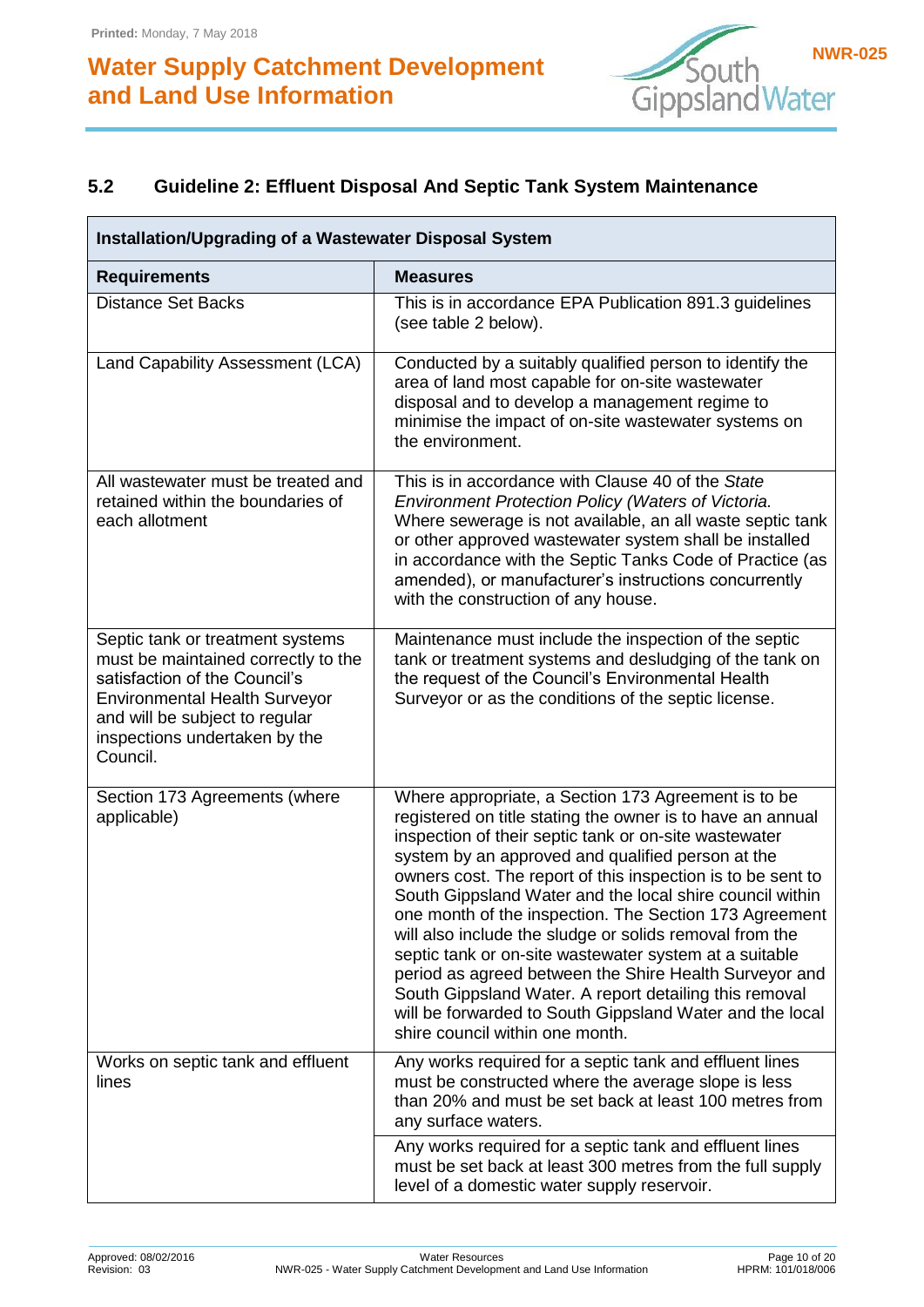![](_page_10_Picture_2.jpeg)

| <b>Vegetation Removal</b> | No removal or clearing of vegetation is permitted except<br>in the immediate vicinity of and required for the<br>construction of buildings or on-site wastewater systems<br>or effluent fields.                                                                                                                                                                                                                                                                                    |
|---------------------------|------------------------------------------------------------------------------------------------------------------------------------------------------------------------------------------------------------------------------------------------------------------------------------------------------------------------------------------------------------------------------------------------------------------------------------------------------------------------------------|
| Excavation                | Any excavation over 1 metre deep or 1,000 square<br>metres in area must provide a suitable plan to manage<br>and restrict sediment discharges from the construction<br>sites. The management plan should include measures<br>contained in and be referenced to the "Construction<br>Techniques for Sediment Pollution Control", Environment<br>Protection Authority 1991 and "Environmental Guidelines<br>for Major Construction Sites", Environment Protection<br>Authority 1995. |

#### **Table 2: Setback distances applicable to installation of an onsite waste water system** (from EPA Publication 891.3)

| Item                                                                           | Setback distance (m) |           |                       |
|--------------------------------------------------------------------------------|----------------------|-----------|-----------------------|
| <b>Surface Waters (upslope from)</b>                                           | Primary              | Secondary | Advanced<br>Secondary |
| Dam or reservoir (potable, includes water for<br>food production) <sup>1</sup> | 300                  | 150       | 150                   |
| Stream, river, waterways <sup>2</sup><br>(potable water supply catchment)      | 100                  | 100       | 50                    |
| Stream or channel<br>(continuous or ephemeral, non-potable                     | 60                   | 30        | 30                    |
| <b>Groundwater Bore</b>                                                        |                      |           |                       |
| Potable or non-potable                                                         | 20                   | 20        | 20                    |

 $1$  Does not apply to dams and reservoirs above natural ground level.

<sup>2</sup> Means a water course within a Special Water Supply Catchment Area listed in Schedule 5 of the Catchment and Land Protection Act 1994.

The setback distances may be reduced by up to 50 percent when the conditions set out in EPA Publication 891.3 are met. Bushes, shrubs and trees should not be permitted to grow directly over effluent disposal areas to minimise the negative impacts of shading, root penetration resulting in blockages and difficulties with access for maintenance.

Where possible, existing vegetation should be retained and suitable tree species should be planted on the periphery of effluent disposal areas to assist with transpiration rates.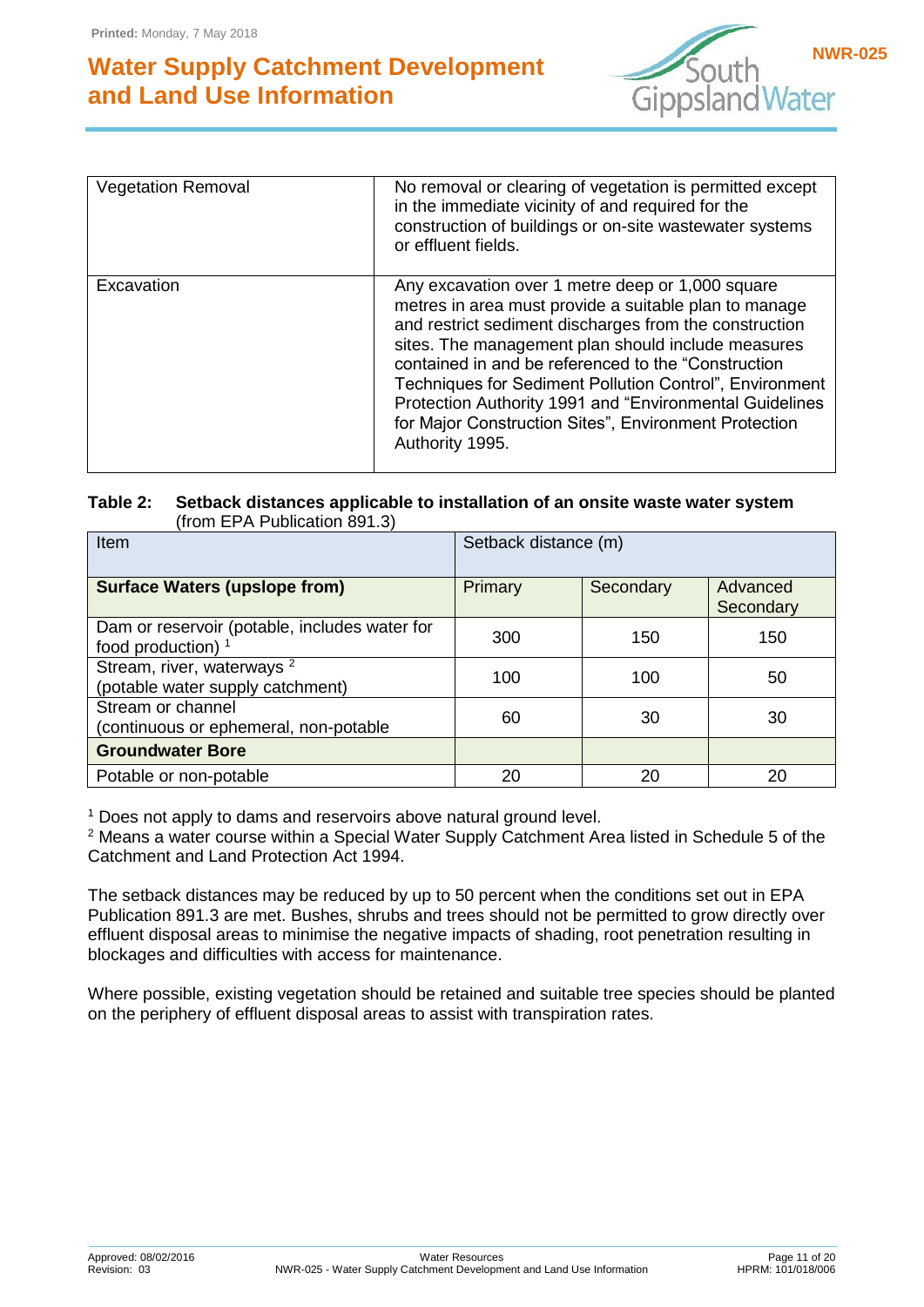![](_page_11_Picture_2.jpeg)

### <span id="page-11-0"></span>**5.3 Guideline 3: Vegetated Corridors And Buffer Zones Along Waterways**

#### **Removal of Vegetation**

- No removal or clearing of vegetation is permitted except in the immediate vicinity of and required for the construction of buildings or on-site wastewater systems or effluent fields;
- Any removal or clearing of vegetation is not permitted except with the written approval of the responsible authority and South Gippsland Water.

#### **Drainage, Corridors and Buffer Zones**

South Gippsland Water encourages the retention of natural drainage corridors with vegetated buffer zones at least 30 metres wide along waterways.

This will maintain the natural drainage function, minimise erosion of stream banks and verges and reduce polluted surface run-off from adjacent land uses.

The corridors and buffer zones should be fenced to minimise erosion and sediment discharges caused by the intrusion of stock, domestic animals and vehicles, and should be vegetated using indigenous plant species.

Where possible, land outside the corridors and buffer zones should also be planted with suitable species to assist in reducing sediment and nutrient loads reaching waterways (and, therefore, the potential for blue-green algal blooms), and to prevent erosion.

### <span id="page-11-1"></span>**5.4 Guideline 4: Buildings And Works**

Buildings and works (including such things as land forming and levee bank construction) should not be permitted to be located on effluent disposal areas to retain full soil absorption and evaporation capabilities, and should be setback at least 30 metres from waterways to minimise erosion and sediment, nutrient and salinity-related impacts.

Buildings and works should not be permitted on slopes of greater than 20 per cent or on unstable soils. Appropriate measures should be used to restrict sediment discharges from construction sites in accordance with Construction Techniques for Sediment Pollution Control, Environment Protection Authority, 1991 and Environmental Guidelines for Major Construction Sites, Environment Protection Authority, 1996.

The following table provides specific guidelines for buildings and works in water supply catchments.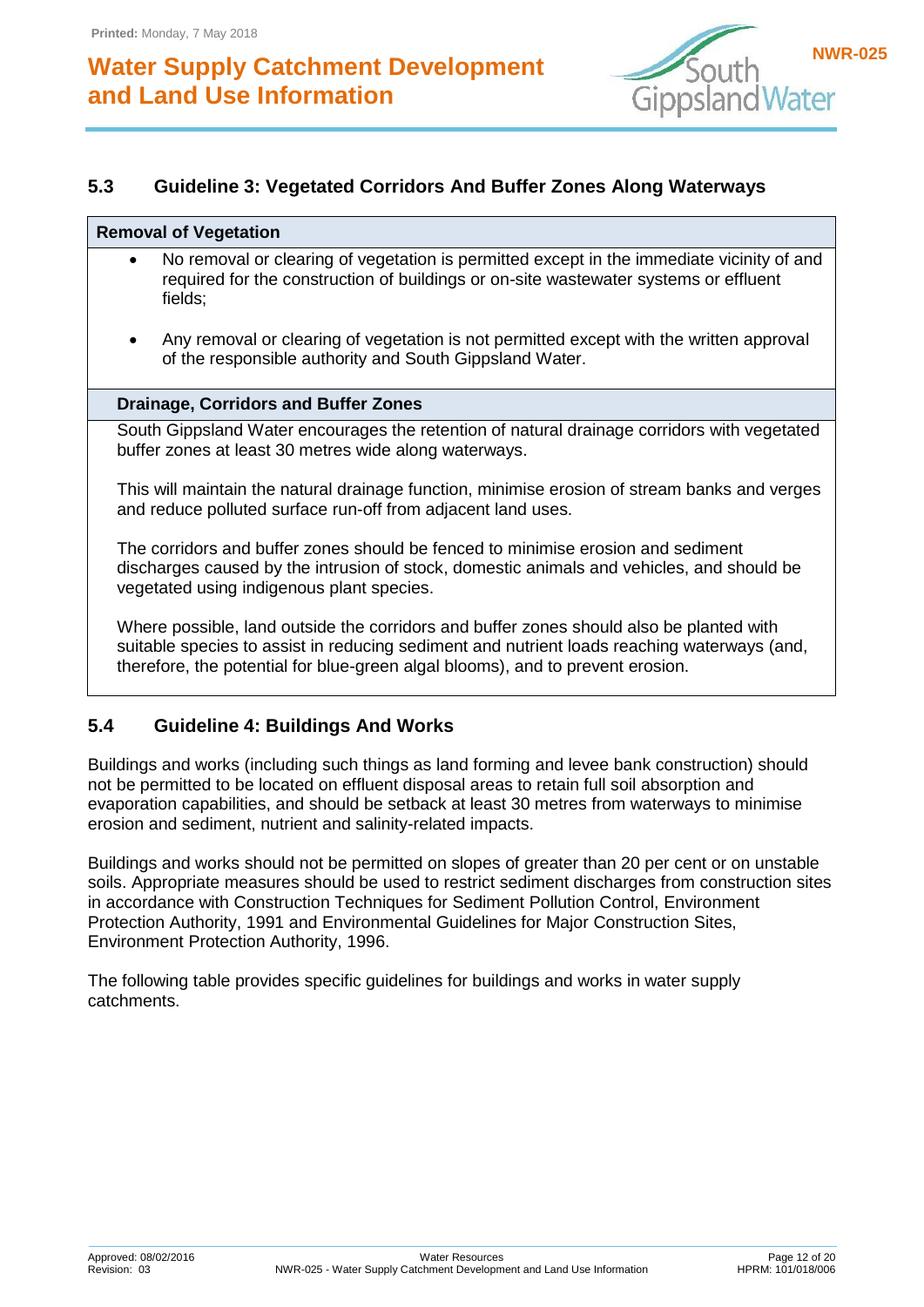![](_page_12_Picture_2.jpeg)

| <b>Building / Works</b>                                                                | <b>Requirement:</b>                                                                                                                                                                                                                                                                                                                                                                                                                                                                                                                                                                                                                                                                                                                                                                                                                                                                                                                        |  |
|----------------------------------------------------------------------------------------|--------------------------------------------------------------------------------------------------------------------------------------------------------------------------------------------------------------------------------------------------------------------------------------------------------------------------------------------------------------------------------------------------------------------------------------------------------------------------------------------------------------------------------------------------------------------------------------------------------------------------------------------------------------------------------------------------------------------------------------------------------------------------------------------------------------------------------------------------------------------------------------------------------------------------------------------|--|
| <b>Excavation greater than 1.0</b><br>metre Deep OR 1,000<br><b>Square Metres Area</b> | Any excavation over 1 metre deep or 1,000 square metres in<br>area must provide a suitable plan to manage and restrict<br>sediment discharges from the construction sites. The<br>management plan should include measures contained in and be<br>referenced to the "Construction Techniques for Sediment<br>Pollution Control", Environment Protection Authority 1991 and<br>"Environmental Guidelines for Major Construction Sites",<br>Environment Protection Authority 1995.<br>The excavation must have proper drainage design and must be<br>replanted and/or revegetated as soon as the excavation is<br>completed.<br>Excludes household footings.                                                                                                                                                                                                                                                                                  |  |
| <b>Road and/or Drive</b><br><b>Construction</b>                                        | Any excavation over 1 metre deep or 1,000 square metres in<br>area must provide a suitable plan to manage and restrict<br>sediment discharges from the construction sites. The<br>management plan should include measures contained in and be<br>referenced to the "Construction Techniques for Sediment<br>Pollution Control", Environment Protection Authority 1991 and<br>"Environmental Guidelines for Major Construction Sites",<br>Environment Protection Authority 1995.<br>The excavation must have proper drainage design and must be<br>replanted and/or revegetated as soon as the excavation is<br>completed.                                                                                                                                                                                                                                                                                                                  |  |
| <b>Outbuildings</b>                                                                    | Any works required for a building where the average slope is<br>less than 20% must be set back at least 30 metres from any<br>surface waters.<br>Any excavation must have proper drainage design and must be<br>replanted and/or revegetated as soon as the excavation is<br>completed.                                                                                                                                                                                                                                                                                                                                                                                                                                                                                                                                                                                                                                                    |  |
| <b>Creek or Gully Crossing</b>                                                         | Any excavation must provide a suitable plan to manage and<br>restrict sediment discharges from the construction sites. The<br>management plan should include measures contained in and be<br>referenced to the "Construction Techniques for Sediment<br>Pollution Control", Environment Protection Authority 1991 and<br>"Environmental Guidelines for Major Construction Sites",<br>Environment Protection Authority 1995.<br>Any culvert or drainage pipe must be designed for the 1 in 20<br>year storm event and be provided with adequate end walls to<br>prevent any material from the crossing being washed into the<br>creek or gully.<br>The excavation must have proper drainage design and must be<br>replanted and/or revegetated as soon as the excavation is<br>completed.<br>Any works on a creek or gully crossing must obtain a "Works on<br>Waterways Permit" from the West Gippsland Catchment<br>Management Authority. |  |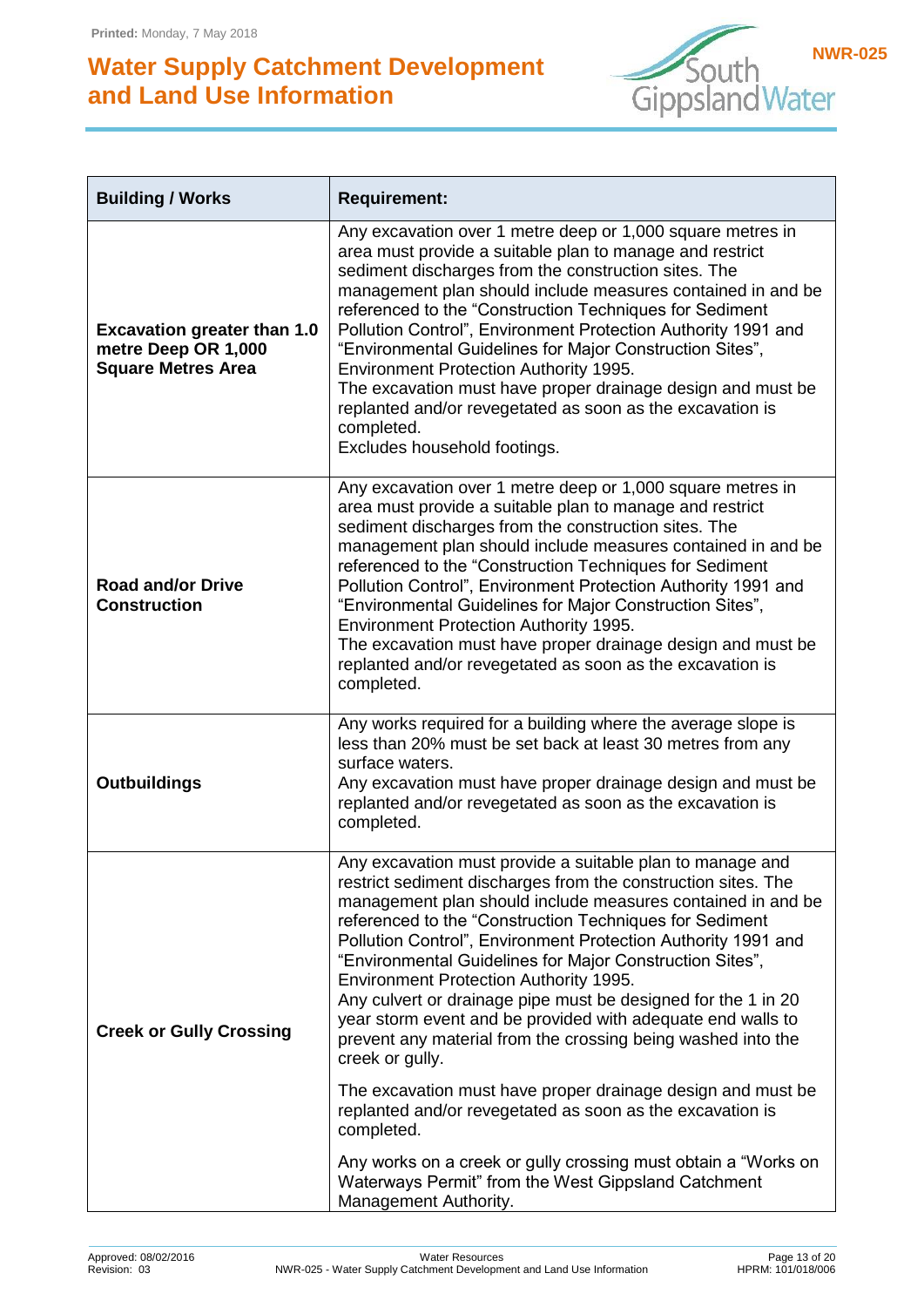![](_page_13_Picture_2.jpeg)

### <span id="page-13-0"></span>**5.5 Guideline 5: Agricultural Activities**

Activities that are generally prohibited in SGW water supply catchments include but are not limited to the following:

- The treatment and disposal of effluent from intensive agricultural activities including piggeries and feedlots;
- Inappropriate disposal of fuel and fuel containers;
- The disposal of dead animals;
- Delivery and storage of chemicals unless satisfactorily bunded.

| <b>ACTIVITY</b>                   | <b>REQUIREMENT</b>                                                                                                                                                                                                                                                                                                                                                                                                                                                                                                                                                                                                                                                                                                                                                                                                                                                                                                                                                                                |  |  |  |  |
|-----------------------------------|---------------------------------------------------------------------------------------------------------------------------------------------------------------------------------------------------------------------------------------------------------------------------------------------------------------------------------------------------------------------------------------------------------------------------------------------------------------------------------------------------------------------------------------------------------------------------------------------------------------------------------------------------------------------------------------------------------------------------------------------------------------------------------------------------------------------------------------------------------------------------------------------------------------------------------------------------------------------------------------------------|--|--|--|--|
| <b>Waste Disposal</b>             |                                                                                                                                                                                                                                                                                                                                                                                                                                                                                                                                                                                                                                                                                                                                                                                                                                                                                                                                                                                                   |  |  |  |  |
| <b>Disposal of Solid</b><br>Waste | No person shall place any solid waste in such a position where it,<br>$\bullet$<br>or substances derived from it, whether liquid or solid, may<br>reasonably be expected to be carried into any reservoir or<br>watercourse within in a water supply catchment area;<br>All disposal facilities for solid wastes within a water supply<br>$\bullet$<br>catchment area shall comply with State Environment Protection<br>Policy (Siting and Management of Landfills Receiving Municipal<br>Wastes).                                                                                                                                                                                                                                                                                                                                                                                                                                                                                                |  |  |  |  |
| <b>Disposal Of</b><br>Wastewater  | Wastewaters shall be discharged to land in preference to surface<br>$\bullet$<br>waters wherever this is practicable and environmentally beneficial<br>in accordance with the State Environment Protection Policy<br>(Waters of Victoria);<br>Untreated waste shall not be deposited within 100 metres of any<br>$\bullet$<br>surface waters as defined in the State Environment Protection<br>Policy (Waters of Victoria);<br>Waste shall not be deposited into water upstream of any drinking<br>$\bullet$<br>water supply off take;<br>Any liquid waste not processed through a wastewater treatment<br>$\bullet$<br>plant, or not capable of treatment in such a plant shall be stored in<br>watertight tanks or receptacles (which shall be maintained in good<br>condition) and periodically removed from the water supply<br>catchment area to a licensed disposal facility by a liquid waste<br>removal contractor approved by the EPA and the South<br>Gippsland Region Water Authority. |  |  |  |  |
| <b>Control Of Livestock</b>       |                                                                                                                                                                                                                                                                                                                                                                                                                                                                                                                                                                                                                                                                                                                                                                                                                                                                                                                                                                                                   |  |  |  |  |
| <b>Animal Death</b>               | The owner of any animal which dies upon any part of a water supply<br>catchment area or the person under whose charge the animal was at<br>or immediately before the time of its death, shall forthwith upon<br>knowing or being informed of the death of the animal, remove it from<br>the water supply catchment area or bury it so that all parts of the<br>carcass are not less than 300mm below the normal surface and<br>restore the ground at least to its original level, except that no animal<br>shall be buried within 100 metres of any surface waters.                                                                                                                                                                                                                                                                                                                                                                                                                               |  |  |  |  |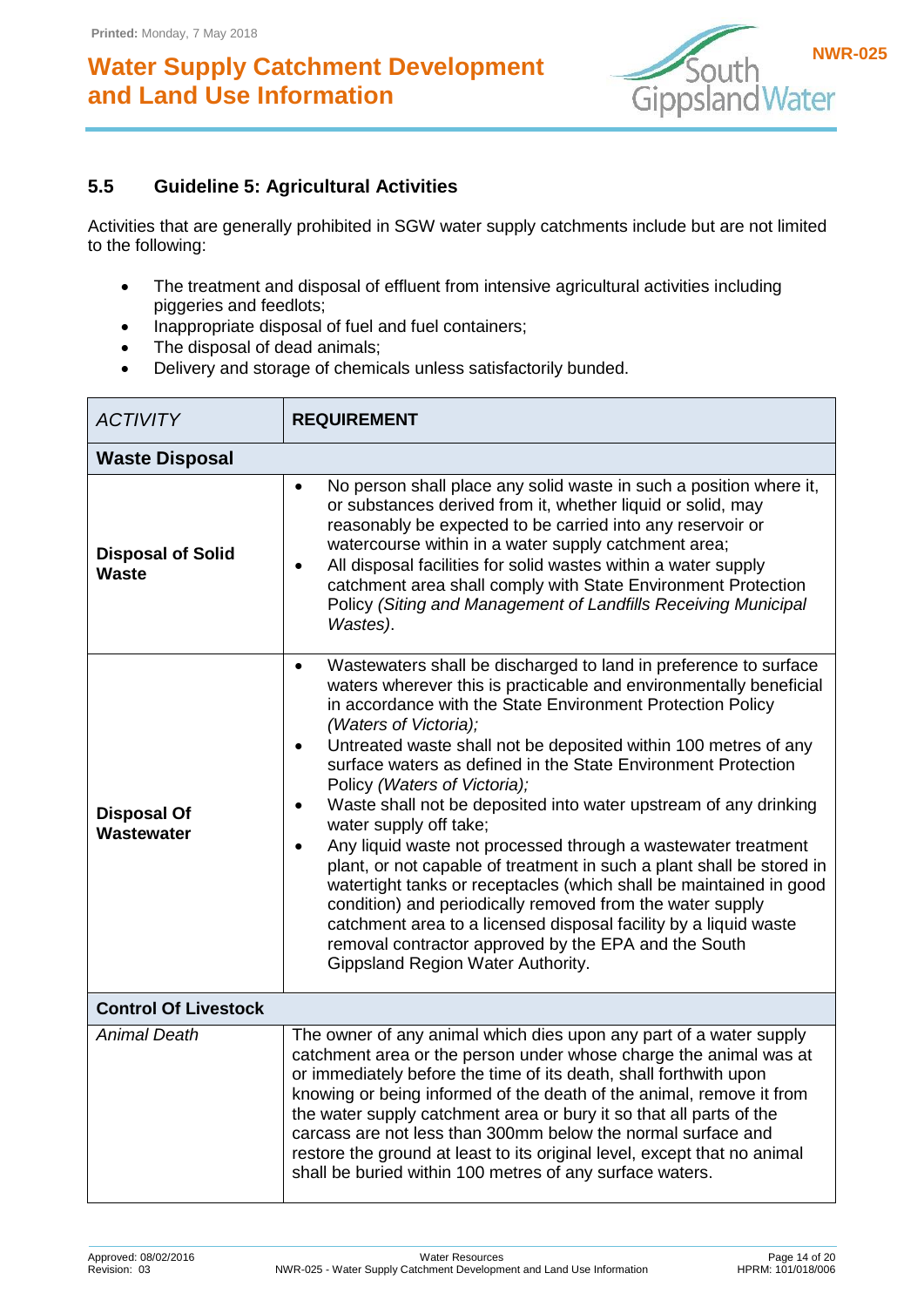![](_page_14_Picture_2.jpeg)

| <b>ACTIVITY</b>                                                                                                                                                                                                                                                                                                                                                                                                                                                                                         | <b>REQUIREMENT</b>                                                                                                                                                                                                                                                                                                                                                                            |  |  |
|---------------------------------------------------------------------------------------------------------------------------------------------------------------------------------------------------------------------------------------------------------------------------------------------------------------------------------------------------------------------------------------------------------------------------------------------------------------------------------------------------------|-----------------------------------------------------------------------------------------------------------------------------------------------------------------------------------------------------------------------------------------------------------------------------------------------------------------------------------------------------------------------------------------------|--|--|
|                                                                                                                                                                                                                                                                                                                                                                                                                                                                                                         | To prevent the pollution of waterways and damage to streamside<br>vegetation (which contributes to bed and bank stability and filters<br>overland flows entering the stream), stock access to waterways should<br>not be permitted.                                                                                                                                                           |  |  |
|                                                                                                                                                                                                                                                                                                                                                                                                                                                                                                         | Stocking rates should take into account the capabilities of the land to<br>sustain grazing and the potential impact of overstocking on the<br>catchment. Where a planning permit is required to use land for<br>agriculture (such as in the Environmental Rural Zone), consideration<br>should be given to including a condition on any permit granted<br>specifying a maximum stocking rate. |  |  |
| A report for the Department of Health recommends an additional<br>control of removing pre-weaned calves and lambs from catchments, or<br>housing them in fenced areas that are as hydrologically isolated as<br>practicable from waterways. It is recommended that this control is<br>administered where possible.                                                                                                                                                                                      |                                                                                                                                                                                                                                                                                                                                                                                               |  |  |
| <b>Chemicals and Flammable Liquids</b>                                                                                                                                                                                                                                                                                                                                                                                                                                                                  |                                                                                                                                                                                                                                                                                                                                                                                               |  |  |
| No person shall lay, place or use upon any part of a water supply catchment area any poison,<br>pesticide, insecticide herbicide or other dangerous substances except in accordance with the<br>Agricultural and Veterinary Chemicals (Victoria) Act 1994 and supporting Regulations.                                                                                                                                                                                                                   |                                                                                                                                                                                                                                                                                                                                                                                               |  |  |
| Any person storing, laying, placing or using any explosive or dangerous goods within a water<br>supply catchment area shall notify the Responsible Authority in writing before doing so and shall<br>comply with the requirements of Dangerous Goods Act 1985 and supporting Regulations.                                                                                                                                                                                                               |                                                                                                                                                                                                                                                                                                                                                                                               |  |  |
|                                                                                                                                                                                                                                                                                                                                                                                                                                                                                                         | Where an Occupier intends to store flammable liquids, they shall notify the Corporation in writing<br>setting out the location of proposed structures, buildings and tanks.                                                                                                                                                                                                                   |  |  |
| Petroleum products and other flammable liquids shall be stored and handled in accordance with<br>the Dangerous Goods Act 1985 and supporting Regulations and in addition shall comply with the<br>following:                                                                                                                                                                                                                                                                                            |                                                                                                                                                                                                                                                                                                                                                                                               |  |  |
| Underground tanks for the storage of petroleum products shall not be installed within<br>$\bullet$<br>100 metres of any surface waters or within 100 metres of a well or bore;<br>Underground tanks for the storage of petroleum products shall be installed in such a<br>$\bullet$<br>manner as to prevent any leakage from the storage tank to the ground or groundwater<br>and shall be provided with an additional impervious outer coating or otherwise<br>adequately protected against corrosion; |                                                                                                                                                                                                                                                                                                                                                                                               |  |  |
|                                                                                                                                                                                                                                                                                                                                                                                                                                                                                                         | All bunds or compounds for the containment of spills on any premises shall be<br>٠<br>constructed with walls and floor impervious to the flow of petroleum and in accordance<br>with the EPA Bunding Guidelines 1992;                                                                                                                                                                         |  |  |
| ٠<br>$\bullet$                                                                                                                                                                                                                                                                                                                                                                                                                                                                                          | Any person storing or using petroleum products shall take all reasonable care to prevent<br>spillage or leakage of petroleum products onto or into the ground;<br>Reductions in pesticide run-off should be encouraged by improved management of                                                                                                                                              |  |  |
| rates and frequencies of application, and by discouraging the use of environmentally<br>hazardous and persistent pesticides.                                                                                                                                                                                                                                                                                                                                                                            |                                                                                                                                                                                                                                                                                                                                                                                               |  |  |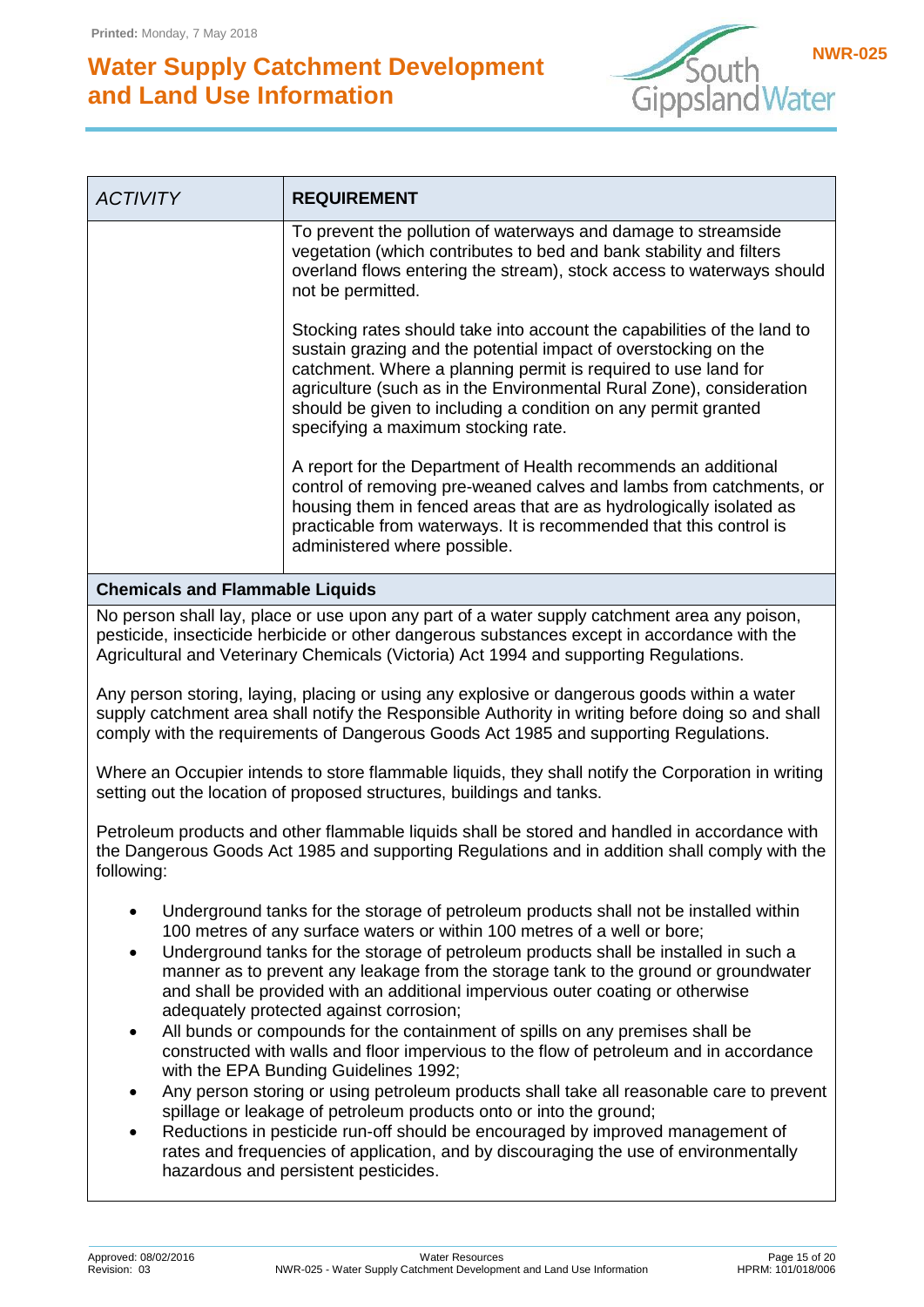![](_page_15_Picture_2.jpeg)

| <b>ACTIVITY</b>                                  | <b>REQUIREMENT</b>                                                                                                                                                                                                                                                                                                                                                                                                                                                                                                                                                                                                                                                                                                                                                                                                                        |  |  |  |
|--------------------------------------------------|-------------------------------------------------------------------------------------------------------------------------------------------------------------------------------------------------------------------------------------------------------------------------------------------------------------------------------------------------------------------------------------------------------------------------------------------------------------------------------------------------------------------------------------------------------------------------------------------------------------------------------------------------------------------------------------------------------------------------------------------------------------------------------------------------------------------------------------------|--|--|--|
| <b>Control of Turbidity</b>                      |                                                                                                                                                                                                                                                                                                                                                                                                                                                                                                                                                                                                                                                                                                                                                                                                                                           |  |  |  |
| <b>Mines and Extractive</b><br><b>Industries</b> | Mines and extractive industries must be operated according to<br>the Extractive Industries Development Act 1995 with the<br>objective that all waste shall be contained within the boundaries<br>of the tenement. Runoff, including stormwater, must not increase<br>the turbidity of the receiving water.                                                                                                                                                                                                                                                                                                                                                                                                                                                                                                                                |  |  |  |
| <b>Drainage</b>                                  | Responsible Authorities should discourage the drainage of land<br>where it is reasonable to expect that such works would cause<br>soil erosion, water pollution or significant loss of wildlife habitat<br>or a reduction of the beneficial uses of any land or water.                                                                                                                                                                                                                                                                                                                                                                                                                                                                                                                                                                    |  |  |  |
| <b>Earthworks</b>                                | Earthworks, including building sites, roads, streets and tracks<br>shall be carried out in accordance with the principles set out in<br>EPA Victoria Publication No. 275, Construction Techniques for<br>Sediment Pollution Control, 1991.                                                                                                                                                                                                                                                                                                                                                                                                                                                                                                                                                                                                |  |  |  |
| <b>Land Use</b>                                  | No person shall clear any portion of a water supply catchment<br>area or commence any excavation or any construction,<br>alteration or diversion of roads without first obtaining the<br>approval of SGW in writing. This approval may be given subject<br>to any conditions that SGW deems necessary.<br>The Responsible Authority shall refer to the South Gippsland<br>Region Water Authority for comment all applications to clear an<br>area exceeding 0.4 hectares within a water supply catchment<br>area.                                                                                                                                                                                                                                                                                                                         |  |  |  |
| Drainage, Corridors, Buffer<br><b>Zones</b>      | South Gippsland Water encourages the retention of natural<br>drainage corridors with vegetated buffer zones at least 30<br>metres wide along waterways. This will maintain the natural<br>drainage function, minimise erosion of stream banks and verges<br>and reduce polluted surface run-off from adjacent land uses.<br>The corridors and buffer zones should be fenced to minimise<br>erosion and sediment discharges caused by the intrusion of<br>stock, domestic animals and vehicles, and should be vegetated<br>using indigenous plant species. Where possible, land outside<br>the corridors and buffer zones should also be planted with<br>suitable species to assist in reducing sediment and nutrient<br>loads reaching waterways (and, therefore, the potential for blue-<br>green algal blooms), and to prevent erosion. |  |  |  |
| <b>Farm Dams</b>                                 | If a property owner proposes to build a farm dam for commercial<br>or irrigation purposes in an open, potable water catchment, an<br>application for a licence must be made under Section 51 of the<br>Water Act 1989. The application for a licence must be made to<br>Southern Rural Water Authority.                                                                                                                                                                                                                                                                                                                                                                                                                                                                                                                                   |  |  |  |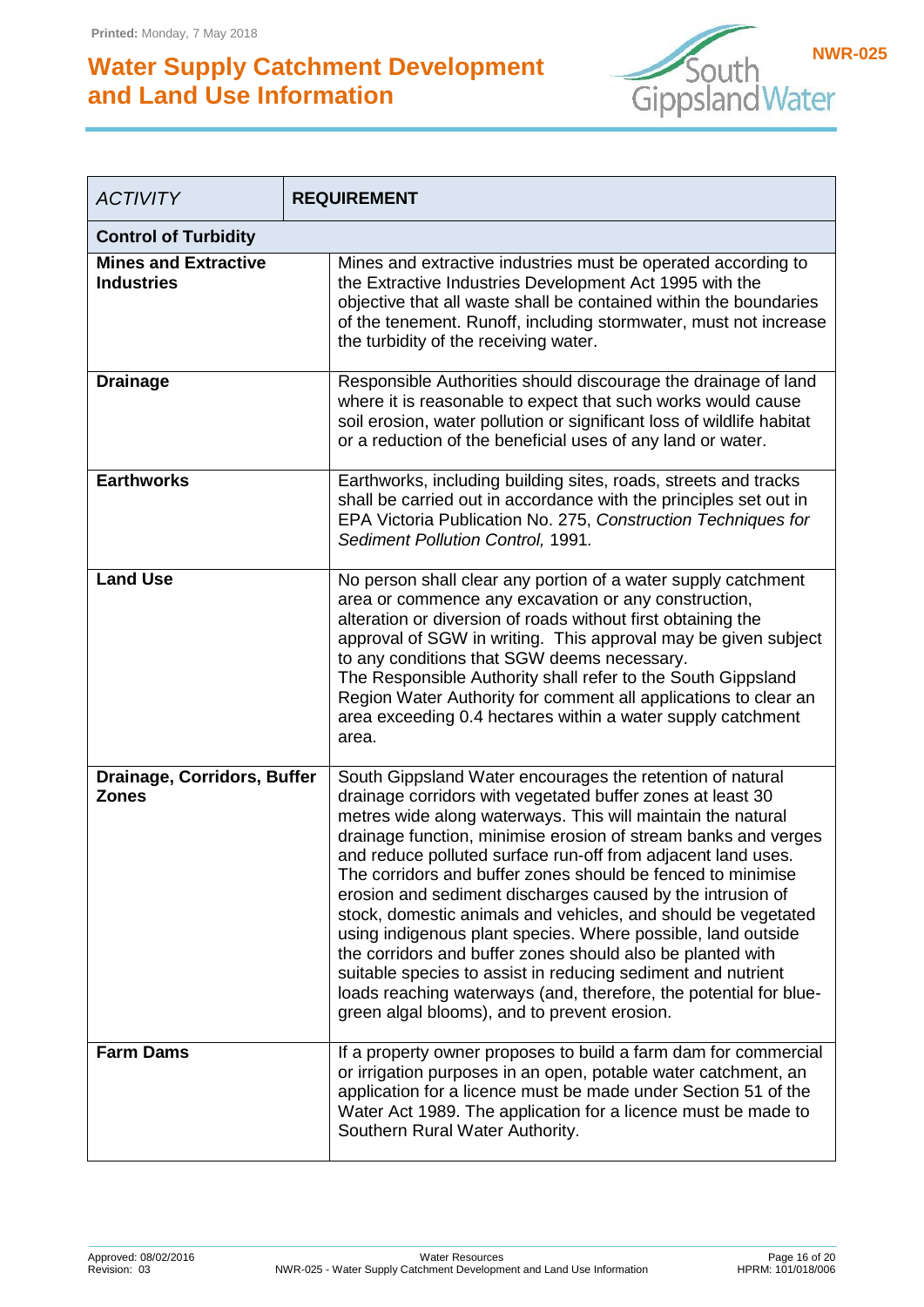![](_page_16_Picture_2.jpeg)

#### **Protection Of Groundwater Quality**

- The use, storage and transport of pesticides, the disposal of pesticide containers and the disposal of spilled pesticides shall be in compliance with the provisions of the Dangerous Goods Act 1985 and supporting Regulations;
- Animal manure or sewage sludge's shall not be stored or deposited within 100 metres of a well or bore except under conditions approved by the Responsible Authority;
- Written approval must be obtained from the Responsible Authority prior to the burial or disposal within a water supply catchment area of animal or poultry carcasses, blood offal, or any other refuse in excess of two tonnes;
- Installation or operation of septic tanks, absorption drains, soak wells and other apparatus for the disposal of domestic wastewaters in a water supply catchment area shall be carried out according to the Septic Tanks Code of Practice. Where the site is within 100 metres of a well or bore, the Occupier shall obtain prior consent for the installation or operation from SGW which may impose further conditions and restrictions as to the siting, construction and operation of the apparatus;
- The Occupier shall not dispose of or discharge onto or into the ground, or into any lake, swamp or drain industrial wastes, chemicals, radioactive material, petroleum or petroleum products, polluted water, or refuse unless that person has been granted permission in writing by SGW to do so;
- The Occupier shall not discharge into any well or bore any chemical, industrial waste, treated or untreated sewage, effluent or other matter which in the opinion of SGW may pollute groundwater;
- The Occupier shall notify SGW immediately of any spillage that may be expected to pollute the groundwater, either directly or indirectly, and where that spillage occurs;
- Any person spilling or being aware of any spill or leakage of any petroleum product that due to its volume or location within a water supply catchment area may cause water pollution may be expected to result shall notify SGW immediately of that occurrence.

#### **Use Of Chemicals Including Storing And Manufacturing**

Before approving an application for the storage, packaging, formulating, processing, manufacturing, sale, testing or use of chemicals or other substances liable to pollute any waters, including groundwater, SGW should be satisfied that sufficient information has been provided by the applicant on the following:

- The process or processes of manufacture, packaging, storage, formulating, testing or use of all raw materials and fuels, intermediate products and final products, including waste material and effluents whether gaseous, liquid or solid;
- The quantities of raw materials, and fuels used and the intermediate and final products, waste materials, effluents, being or proposed to be produced;
- The methods proposed to treat and dispose of any wastes, by-products and effluent, including stormwater and wash down water where this may become polluted;
- Waste Management Plans and procedures proposed to prevent pollution of water, including emergency plans and procedures for contingencies such as accidental spillage or malfunction of any manufacturing, storage, transport or treatment process or system, both on and off the premises where this is applicable;
- Such other information required by the Responsible Authority to assess the pollution risk to any waters and to assist with measures to prevent pollution.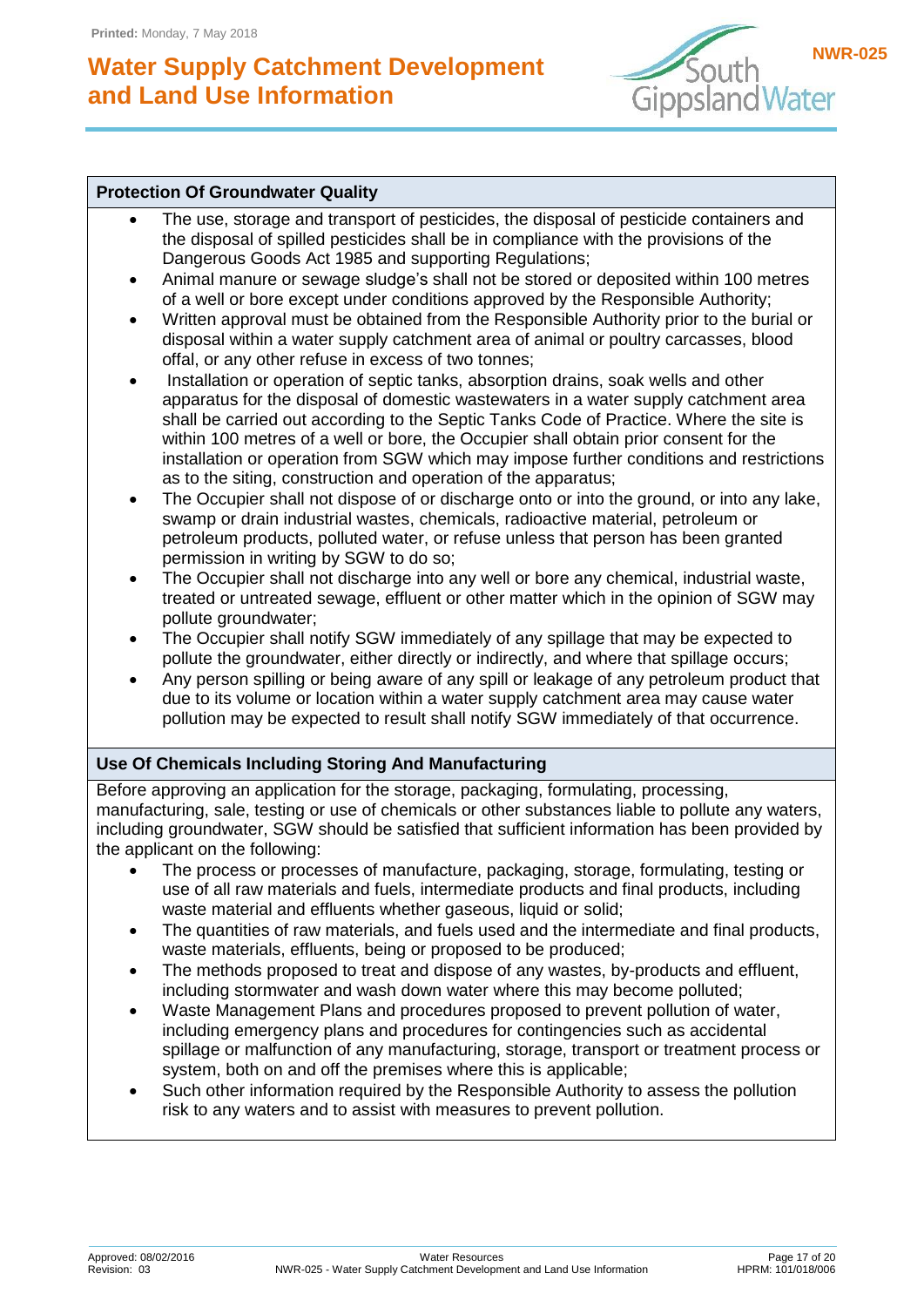![](_page_17_Picture_2.jpeg)

### <span id="page-17-0"></span>**6 Other Referrals**

Clause 66<sup>13</sup> of all planning schemes contains a requirement for certain kinds of permit applications within catchment areas to be referred to the person or body specified as a referral authority in accordance with Section 55 of the Act. The kinds of applications and the referral authority are listed below.

| Kind of application                                                                         | <b>Referral authority</b>                                                                                                                                                                                                                                                        |
|---------------------------------------------------------------------------------------------|----------------------------------------------------------------------------------------------------------------------------------------------------------------------------------------------------------------------------------------------------------------------------------|
| To use or develop land for a cattle feedlot                                                 | Minister for Agriculture                                                                                                                                                                                                                                                         |
|                                                                                             | South Gippsland Water;<br>Southern Rural Water;<br>Secretary to the Department administering<br>the Catchment and Land Protection Act<br>1994.<br>If the number of cattle is 5,000 or more, the<br>Environment Protection Authority is also<br>included as a referral authority. |
| Any works, subdivision or consolidation of land,<br>construction or demolishing a building. | South Gippsland Water;<br>Southern Rural Water;                                                                                                                                                                                                                                  |
| To use or develop land for extractive industry                                              | Secretary to the Department administering<br>the Catchment and Land Protection Act<br>1994.                                                                                                                                                                                      |

#### <span id="page-17-1"></span>**6.1 Other Developments requiring written approval in a Water Supply Catchment**

Scheduled Premises, as defined in the Environment Protection Regulations 1996 No. 66<sup>14</sup>, shall not be permitted within a special water supply catchment area under the written approval of South Gippsland Region Water Corporation.

Scheduled Premises include but are not limited to the following:

- Abattoirs, knackeries or poultry processing;
- Animal derived by-products and food processing;
- Bulk storage facilities exceeding 10,000 Litres capacity;
- Cement works, concrete or bitumen batching works;
- Chemical works including petroleum;
- Fish Farms;
- Intensive animal Industry including piggeries and cattle feed lots;
- Intensive animal Industry beyond the maximum stocking rate taking into account the capability of the land to sustain grazing;
- Landfills used for the discharge or disposal of solid wastes onto land;
- Livestock saleyards;

-

<sup>13</sup> Victoria Planning Provision, DPCD, Referral and Notice Provisions 2011[, http://planningschemes.dpcd.vic.gov.au/VPPs/index.html](http://planningschemes.dpcd.vic.gov.au/VPPs/index.html) 14 Version No. 001 Environment Protection (Scheduled Premises and Exemptions) Regulations 1996 S.R. No. 66/1996 Version as at 27 July 1998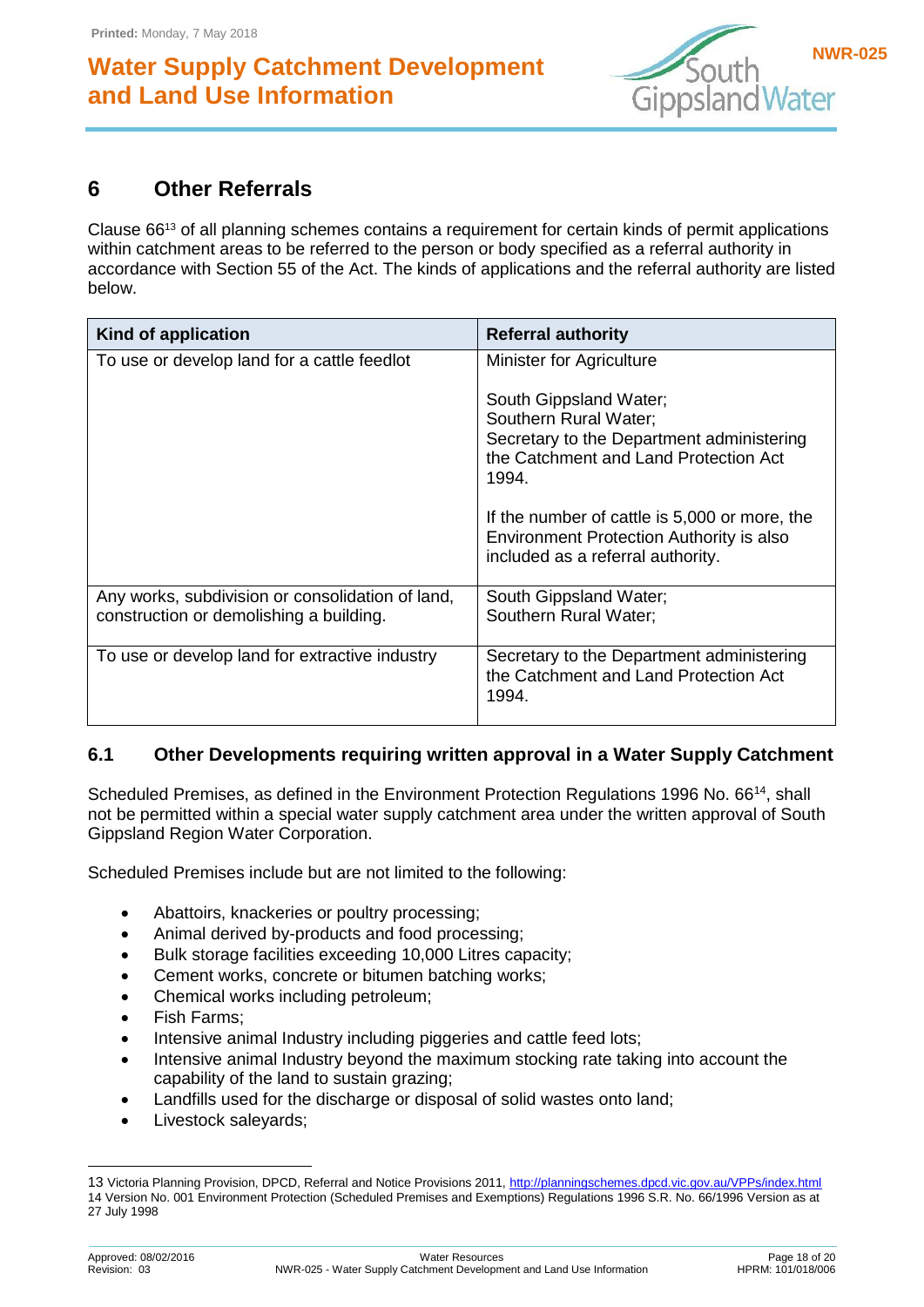![](_page_18_Picture_2.jpeg)

- Metals and engineering including smelters, metal furnaces galvanising works, can and drum coating works and vehicle assembly;
- Mining or extractive industry;
- Printing works using more than 100 kilograms a day of organic compounds;
- Textile manufacturing;
- Timber preserving works, fibreboard works, and pulp or paper mills;
- Waste treatment, disposal and recycling in excess of 5,000 Litres per day.

## <span id="page-18-0"></span>**7 Guideline Reference Documents**

### <span id="page-18-1"></span>**7.1 Relevant Legislation**

- Agricultural and Veterinary Chemicals (Victoria) Act 1994;
- Building Act 1993;
- Catchment and Land Protection Act 1994;
- Dangerous Goods Act 1985;
- **Environmental and Planning Act;**
- **Environment Protection Act 1970;**
- Extractive Industries Development Act 1995;
- Flora and Fauna Guarantee Act 1988;
- Health Act 1958;
- Local Government Act 1989;
- Occupational Health and Safety Act 1985;
- Subdivision Act 1988;
- Water Act 1989;
- Safe Drinking Water Act 2003;
- Crown Land (Reserves) Act 1978;
- Land Act 1958.

### <span id="page-18-2"></span>**7.2 Relevant Regulations, Policies, Guidelines and Codes of Practice**

- Australian Drinking Water Guidelines, 2017;
- Victorian Code of Practice for Piggeries. 1992, Department of Primary Industries;
- Victorian Code of Practice for Cattle Feedlots, August 1995, Department of Primary Industries;
- Environment Protection (Prescribed Waste) Regulations;
- Environment Protection (Scheduled Premises and Exemptions) (Amendment) Regulations 1996;
- EPA Bunding Guidelines 1992;
- EPA Publication 746, Land Capability Assessment for Onsite Domestic Wastewater Management and Australian/New Zealand Standard 1547 Onsite domestic wastewater management;
- EPA Publication 891.3, Code of Practice Onsite Waste Water Management, February 2013;
- EPA's Model Conditions for Septic Tank Permits, includes system maintenance;
- EPA, Construction Techniques for Sediment Pollution Control, 1991;
- EPA, Environmental Guidelines for Major Construction Sites, 1995;
- EPA Waste Minimisation Policy;
- EPA's What to do with farm wastes, Publication 1049, 2006;
- EPA's Farm Waste Management, Publication IWRG64;